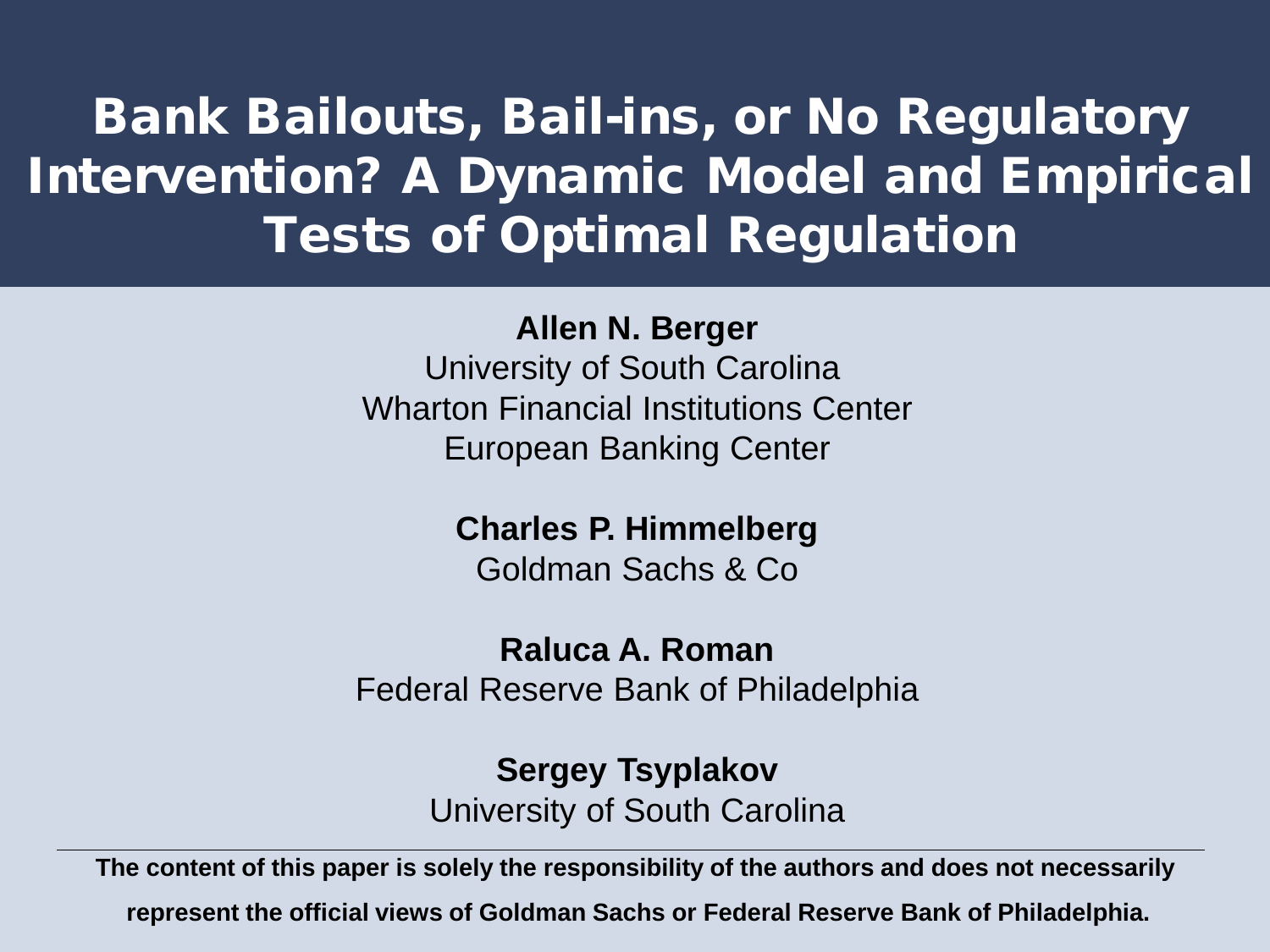#### Regulatory Resolution Regimes and Other Prudential Tools

- The failure of large financial institutions can cause or worsen a financial crisis and threaten the financial system and real economy.
- **-** Regulators design resolution regimes for handling capital shortfalls and potential failure of large bank holding companies (BHCs) that pose systemic threats:
	- Bailouts (government provides capital).
	- Bail-ins (private sector provides capital).
	- No Regulatory Intervention (let them go bankrupt).
- Regulators also employ other prudential regulatory tools as first lines of defense to preempt the likelihood of distress:
	- Capital standards (backward-looking)
	- Stress Tests (forward-looking)
		- We neglect these for this short presentation.  $2^2$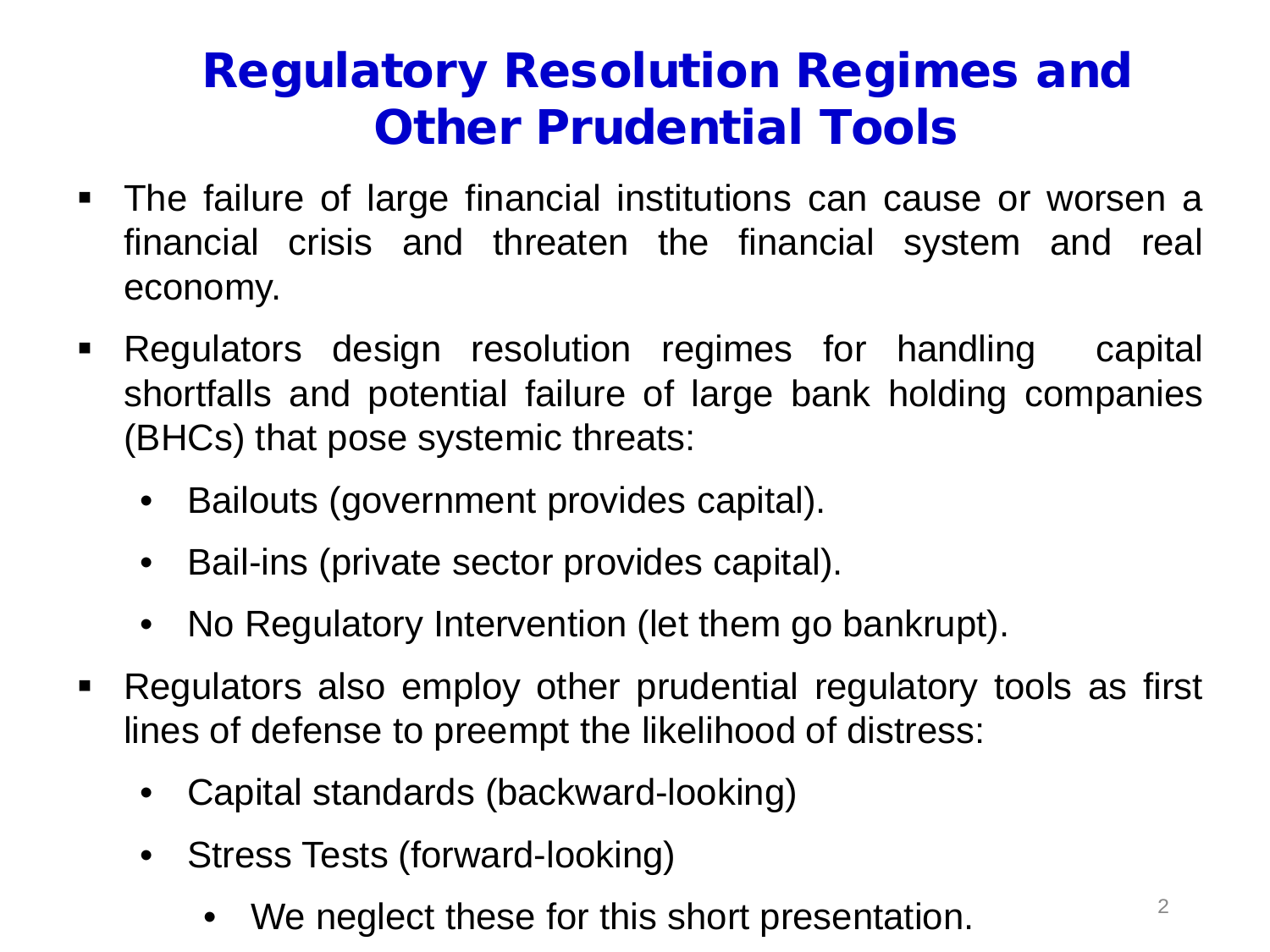# Regulatory Regimes in the US

- $\Box$  Prior to the financial crisis, very large U.S. BHCs likely expected that they were "too big to fail," and would be bailed out in the event of their financial distress.
	- During the crisis, these expectations were realized through TARP and other bailouts.
- □ After the crisis, the 2010 Dodd-Frank Act introduced a bail-in regime called the Orderly Liquidation Authority (OLA).
	- FDIC temporarily takes over, wipes out shareholders and fires and replaces management.
	- BHC subsidiaries, including the banks, continue to operate.
	- Some debtholders have part of their debt claims turned into equity, and the BHC is returned to the private sector.
- In 2017, the U.S. House of Representatives voted for the Financial CHOICE Act, which would replace OLA with a no regulatory intervention regime.
	- BHCs would go bankrupt under a new Chapter 14.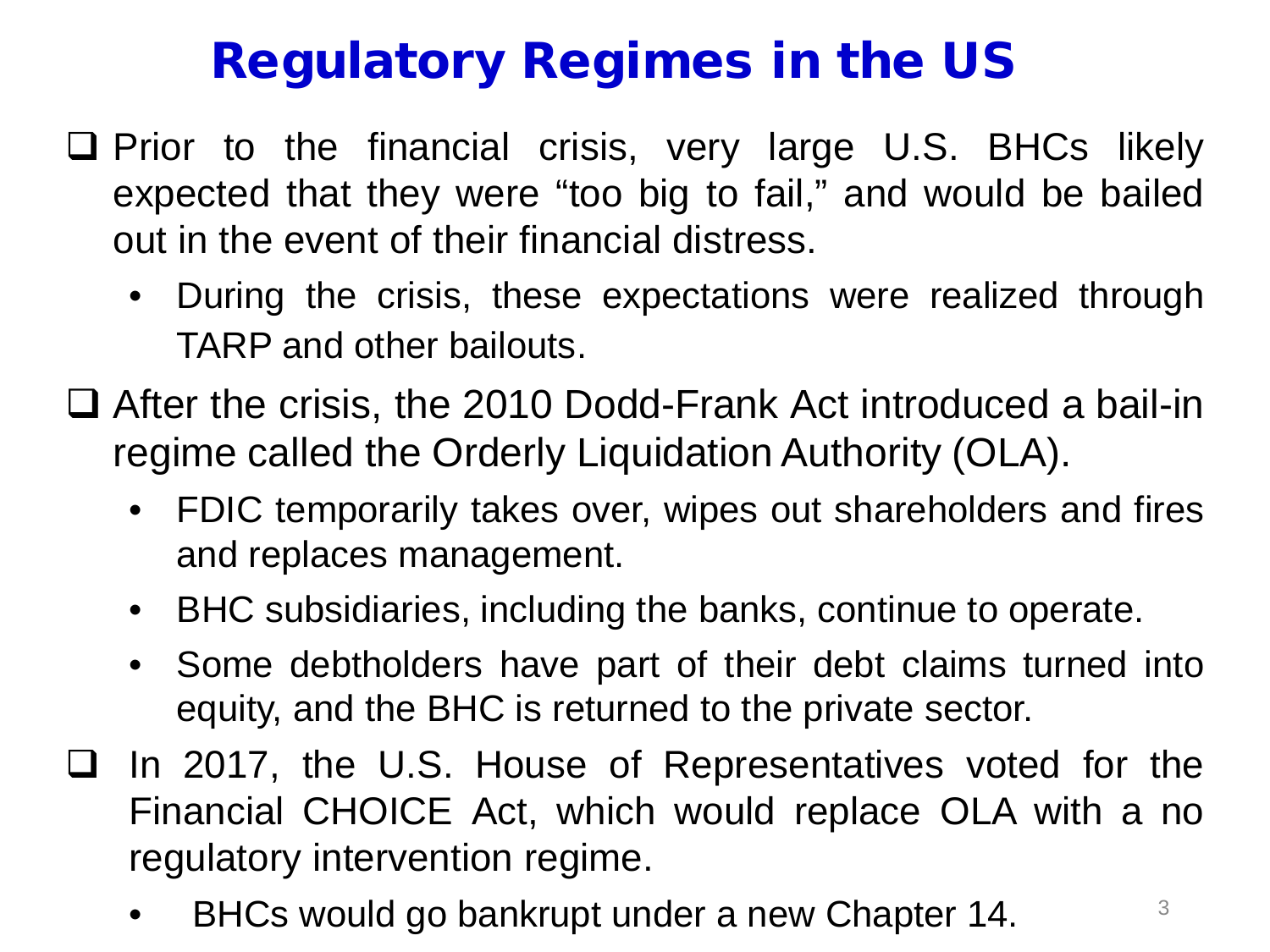# This Paper

- $\Box$  We develop a dynamic theoretical model of the bailout, bailin, and no-regulatory-intervention regimes to address the following questions:
	- How should these regimes be optimally designed?
	- How aggressive should they be in taking actions against distressed banks?
	- How does anticipation of different regimes affect the *ex ante* capital structure and recapitalization decisions of the BHCs?
	- Which of the regimes is best?
- □ We also conduct an empirical analysis that tests some of the important implications of the model.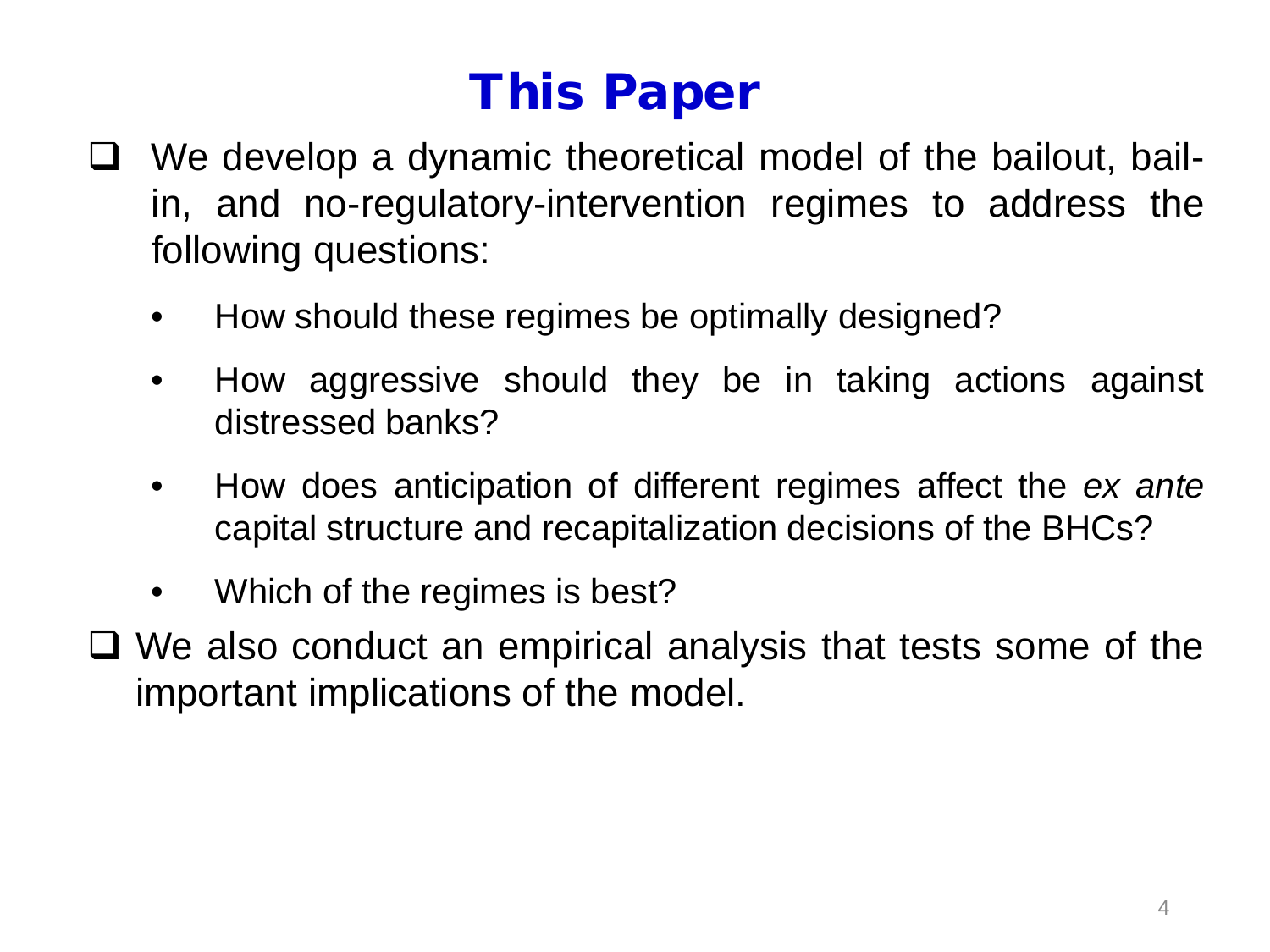## Theoretical Contributions of our Paper

- $\Box$  There are a few dynamic theory papers on capital requirements and stress tests.
	- In contrast, we dynamically model bailout, bail-in, and no regulatory intervention regimes and their optimal terms.
- $\Box$  There are static models of optimal regulatory interventions.
	- In contrast, our model is dynamic.
	- Our dynamic results are intuitive such as that BHCs would hold higher capital ratios in advance to avoid losing their shares in a bail-in.
	- Such results could not be derived using static models.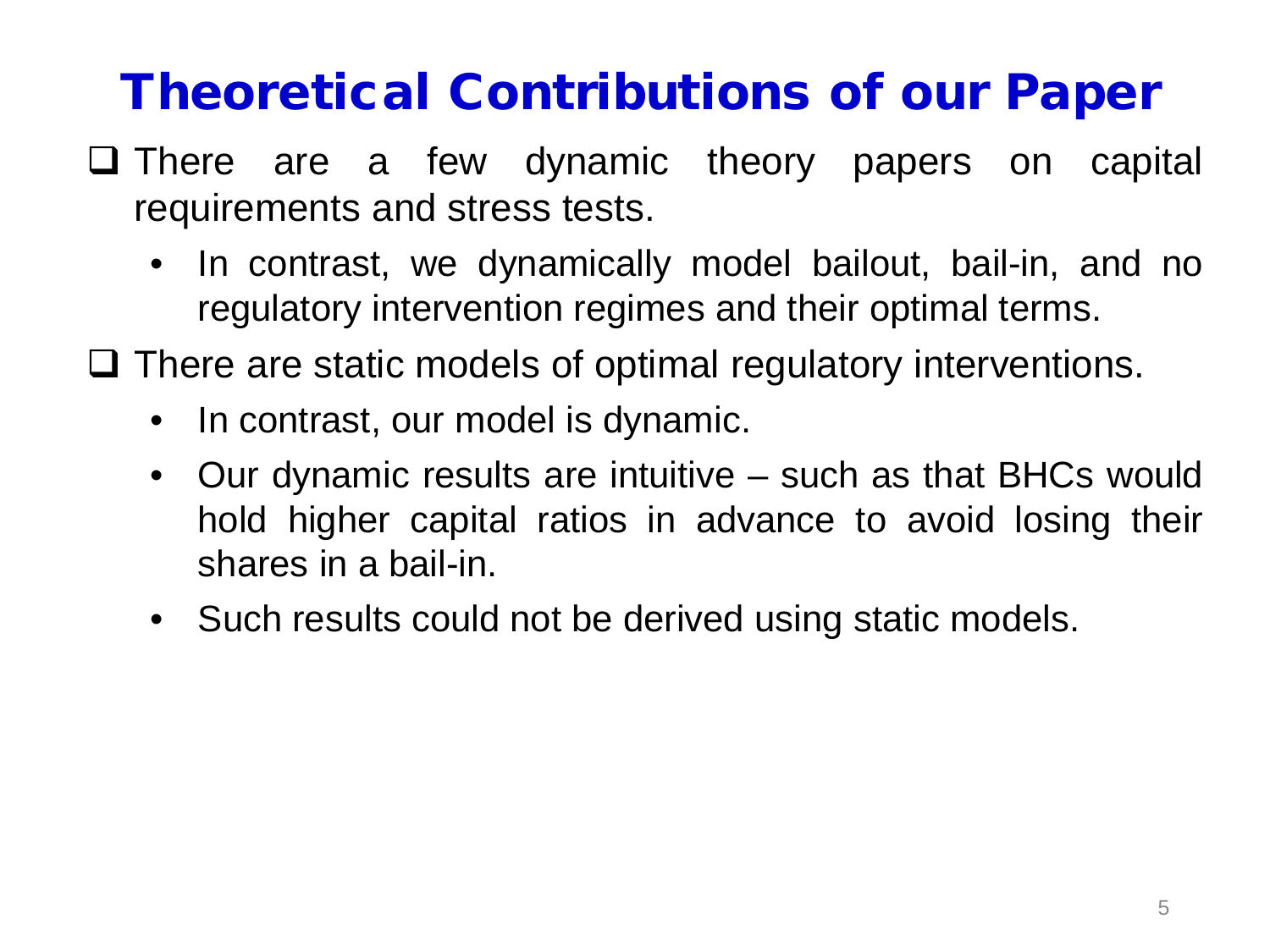# Empirical Contributions of our Paper

- $\Box$  In the empirical literature,
	- Many studies of bailouts, mostly using U.S. data, and
	- Many studies of bail-ins using European data.
- In contrast, we study the effects of *expectations* of bailouts pre-crisis and *expectations* of bail-in post crisis on BHC capital decisions, rather than *actual* bailouts and bail-ins as in the literature.
	- Thus, we are able to see the effects of the bailout and bail-in regimes before any interventions occur.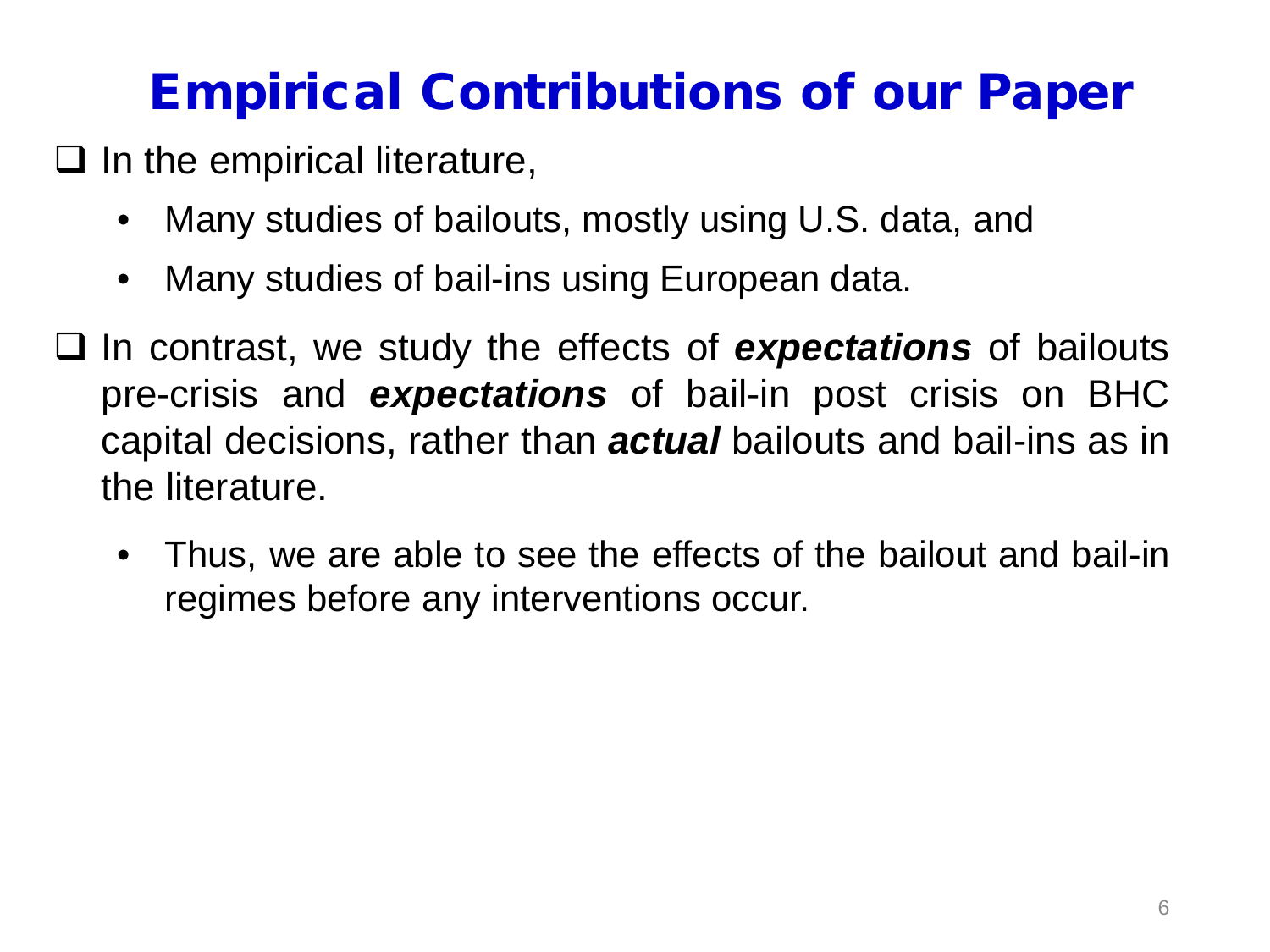# Optimal Terms of Regulatory Regimes

 $\Box$  Regulators maximize a simple social welfare function:

#### **Max<sup>θ</sup> (MV of Bank - Expected External Disruption Costs from Default)**

- $\Box$  Optimal bailout regime is characterized by:
	- Bailout capital ratio trigger, **θbailout\***
- $\Box$  Optimal bail-in regime:
	- Bail-in capital ratio trigger, **θbail-in\***
	- Stress test critical capital ratio,  $\theta_{\text{stress test ball-in*}}$
- $\Box$  Optimal no regulatory intervention regime:
	- Stress test critical capital ratio, **θstress\_test\_no intervention\***
- $\Box$  The BHC optimizes its capital structure for the trigger points enforced by the regulator, and the regulator optimally sets the trigger points, knowing how the BHC will react.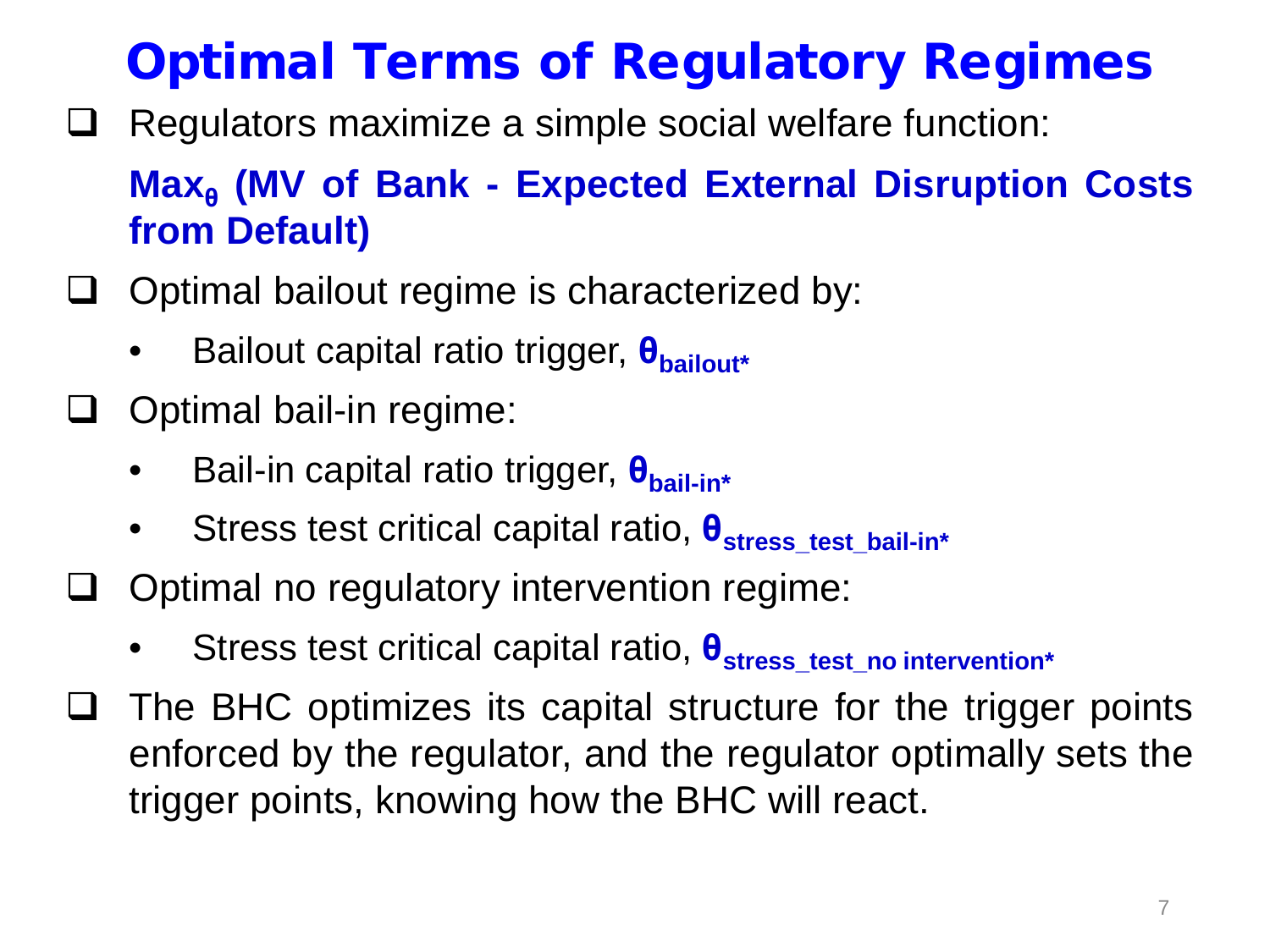# Solving the Model

- □ We solve the model for the different regimes numerically using values that are calibrated to data for large BHCs.
- **Max<sup>θ</sup> (MV of Bank - Expected External Disruption Costs from Default)**
	- We initially assume that the expected external disruption costs to the financial system and real economy equal the expected private costs of default to the bank's stakeholders.
	- Our findings are robust to a "Lehman-like" external disruption costs of 10 times the private costs of default.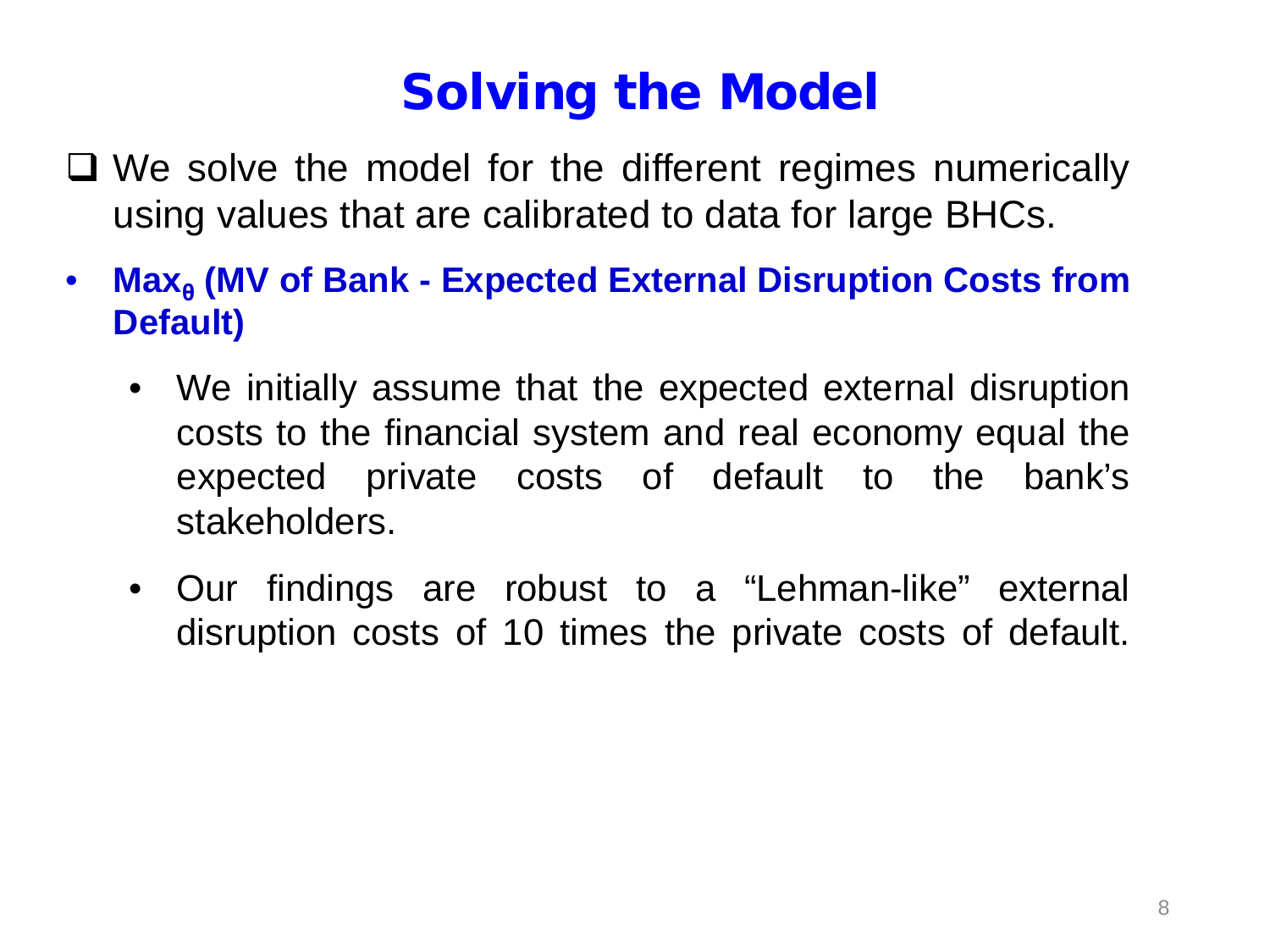#### Capital Structure of the Bank and BHC

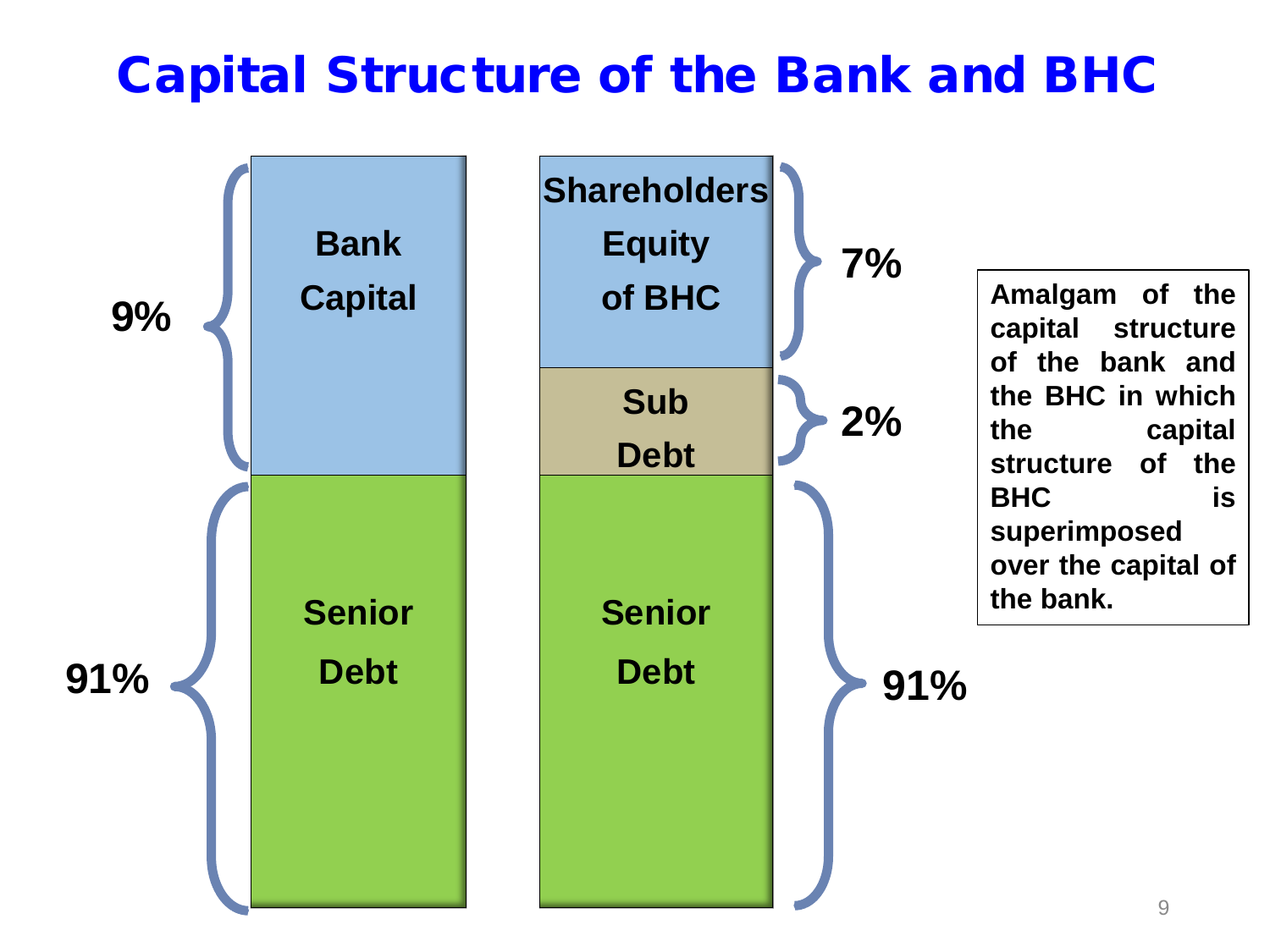#### **Bailout Regime**

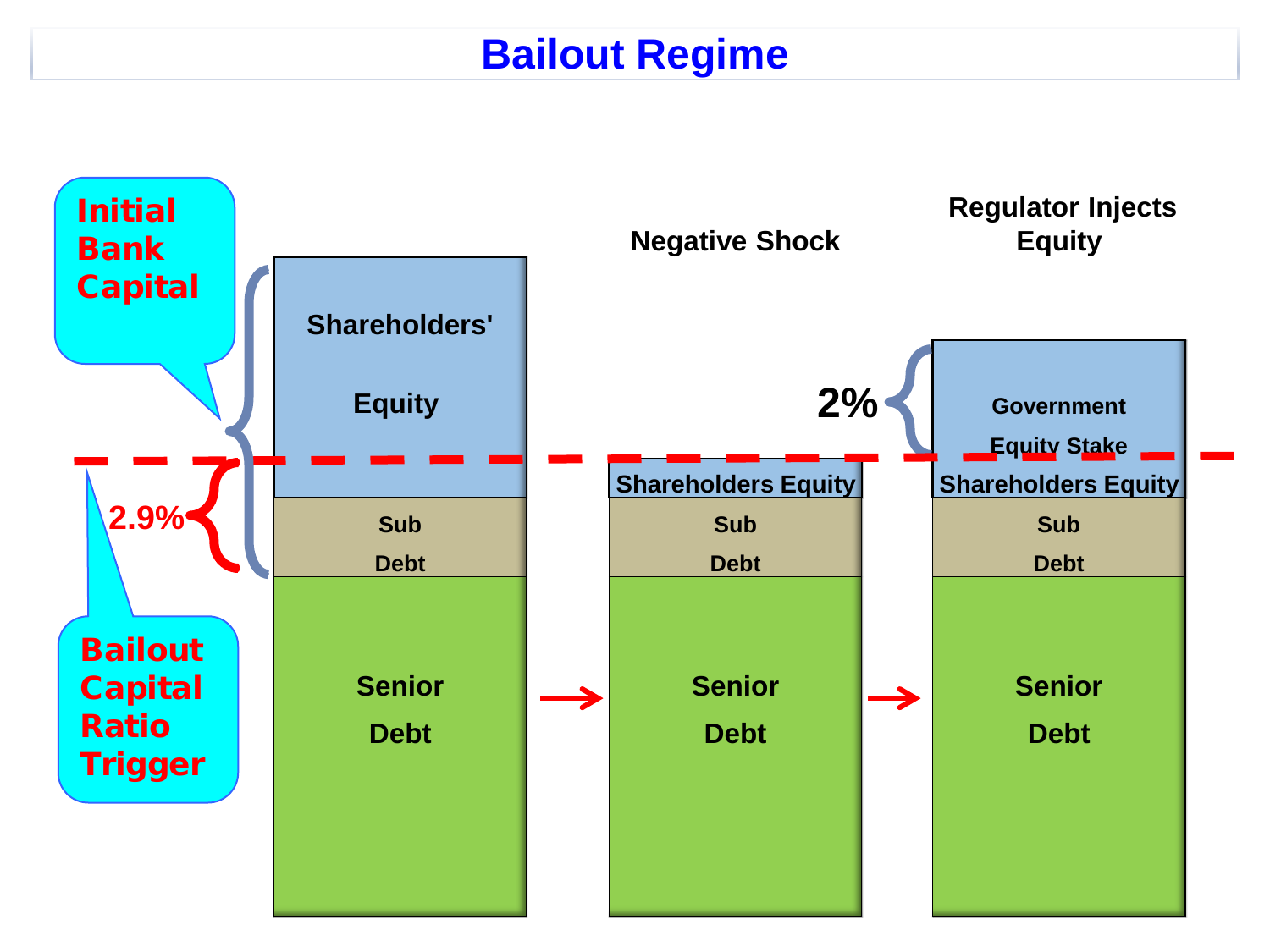#### Optimal Capital Structure of BHC for Socially Optimal Bailout (base case calibrated to U.S. BHC data)

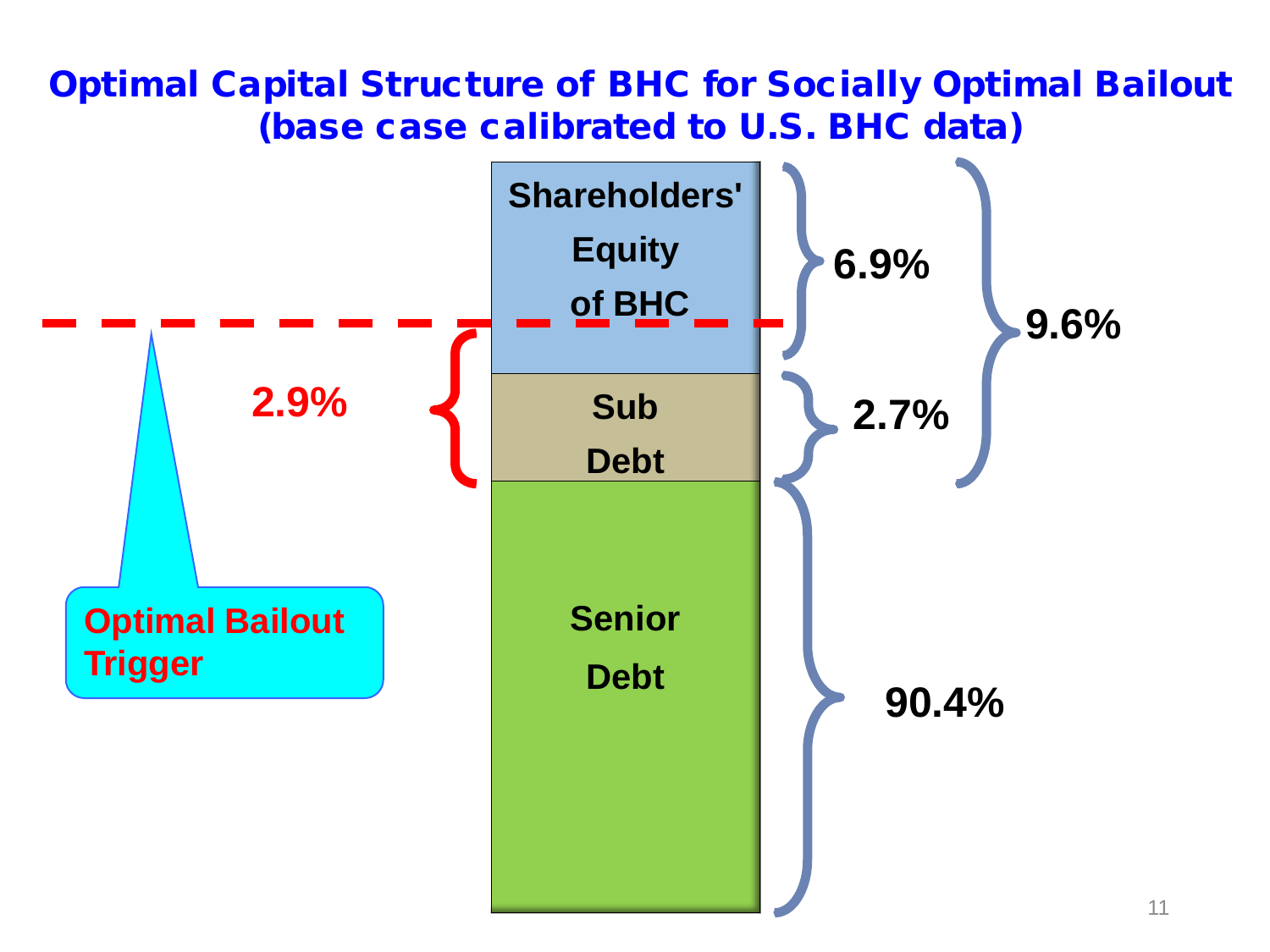#### Bail-in Regime

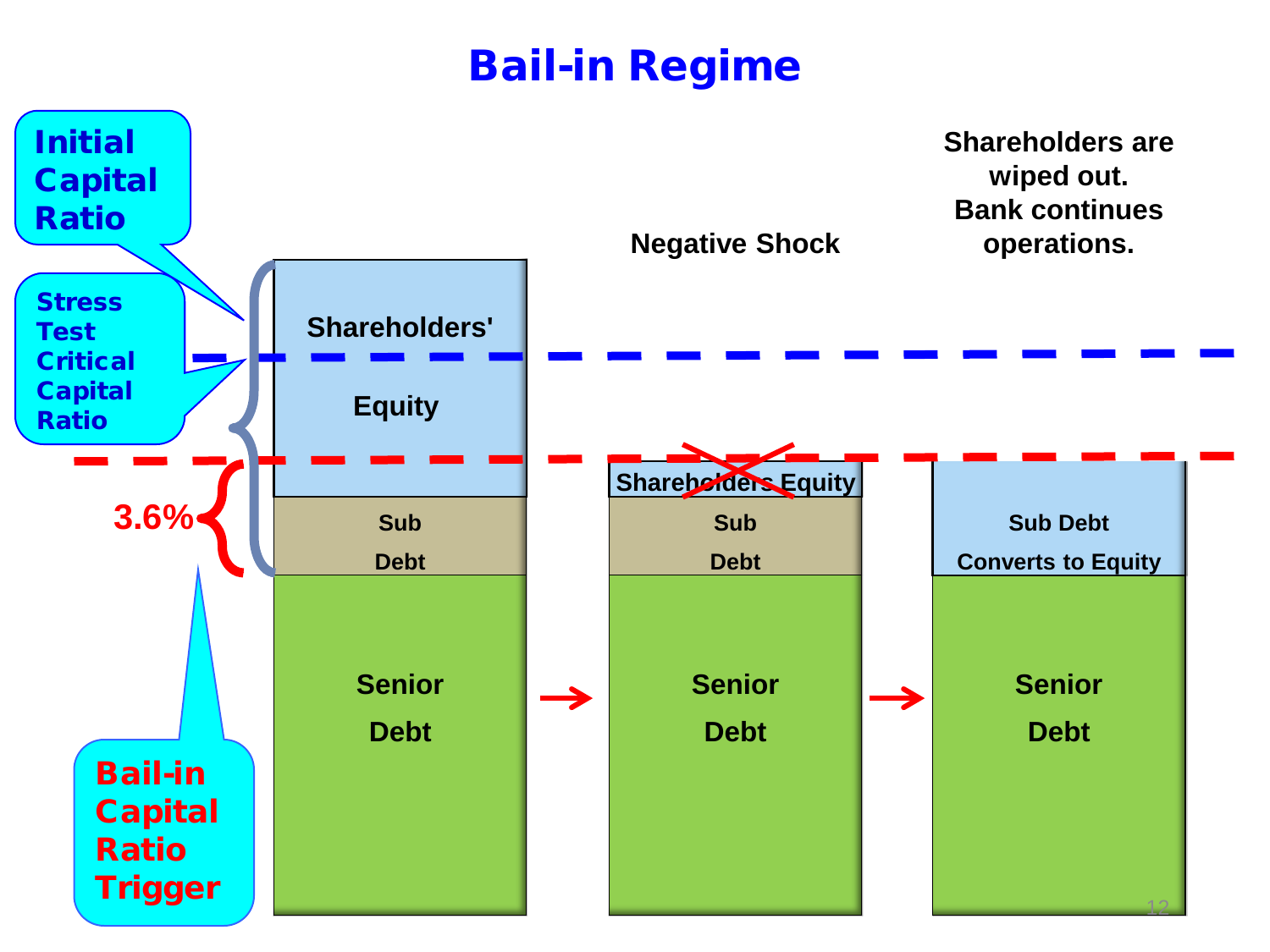#### Optimal Capital Structure of BHC for Socially Optimal Bail-in (base case)

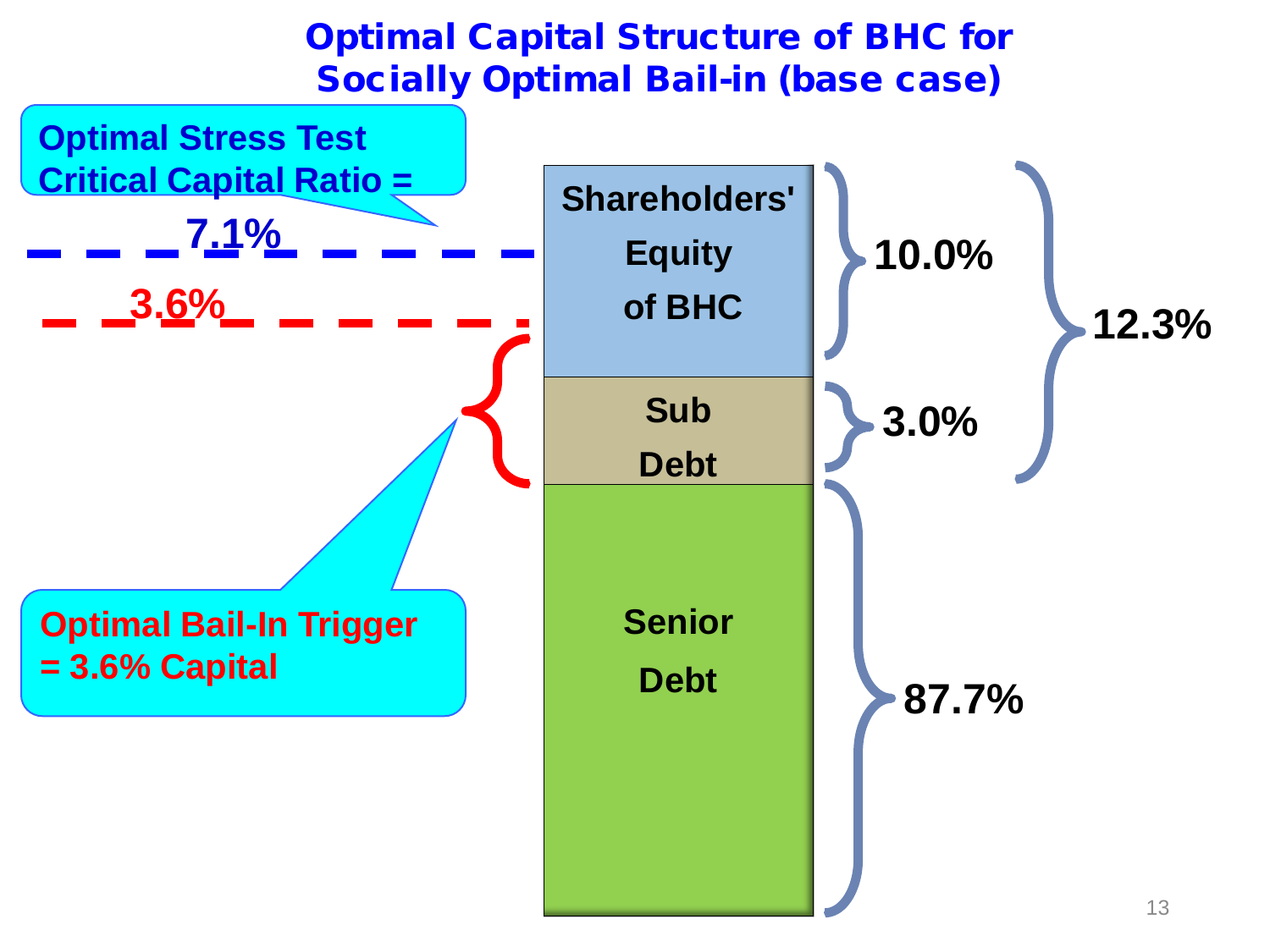#### No Regulatory Intervention Regime

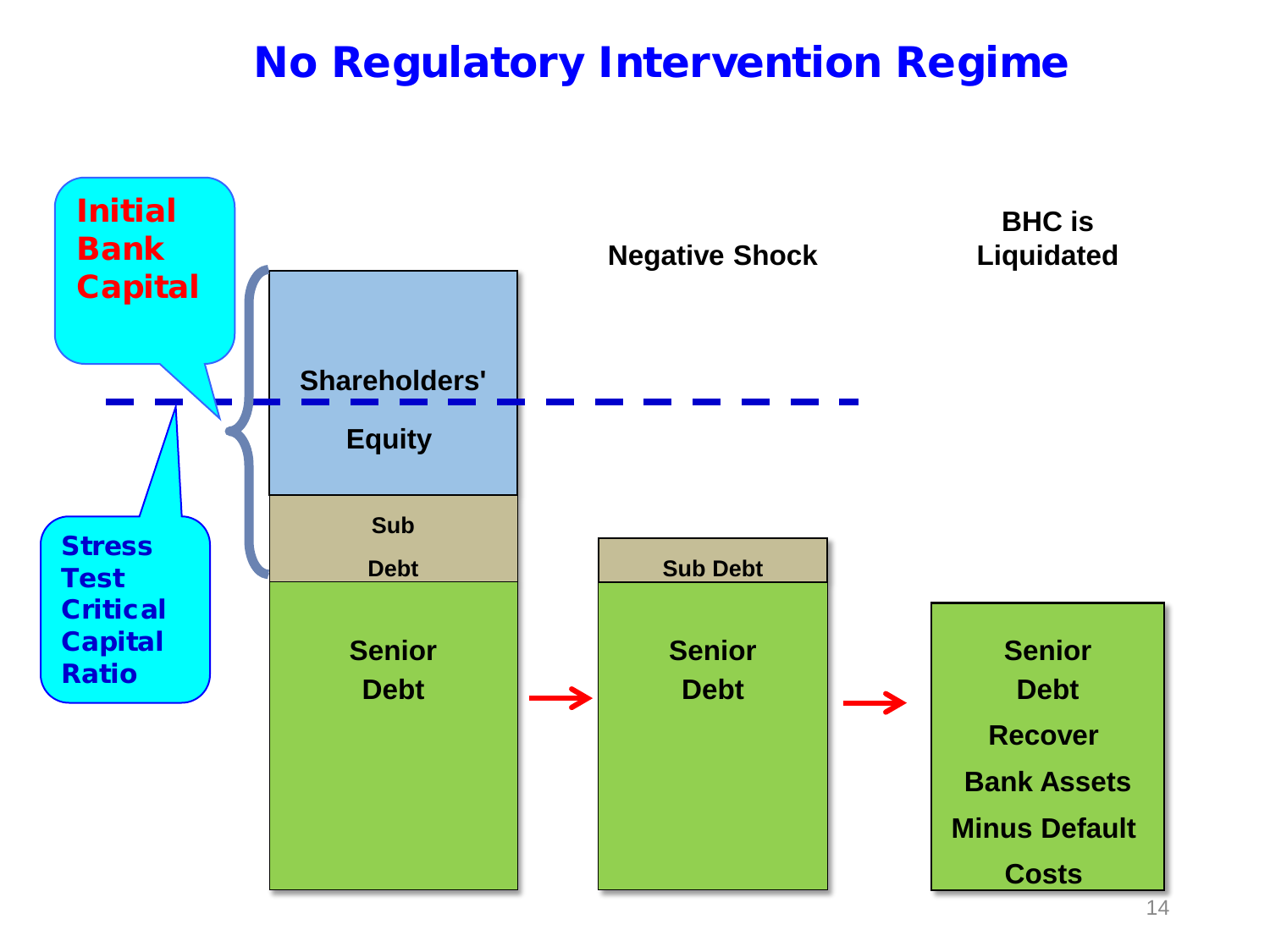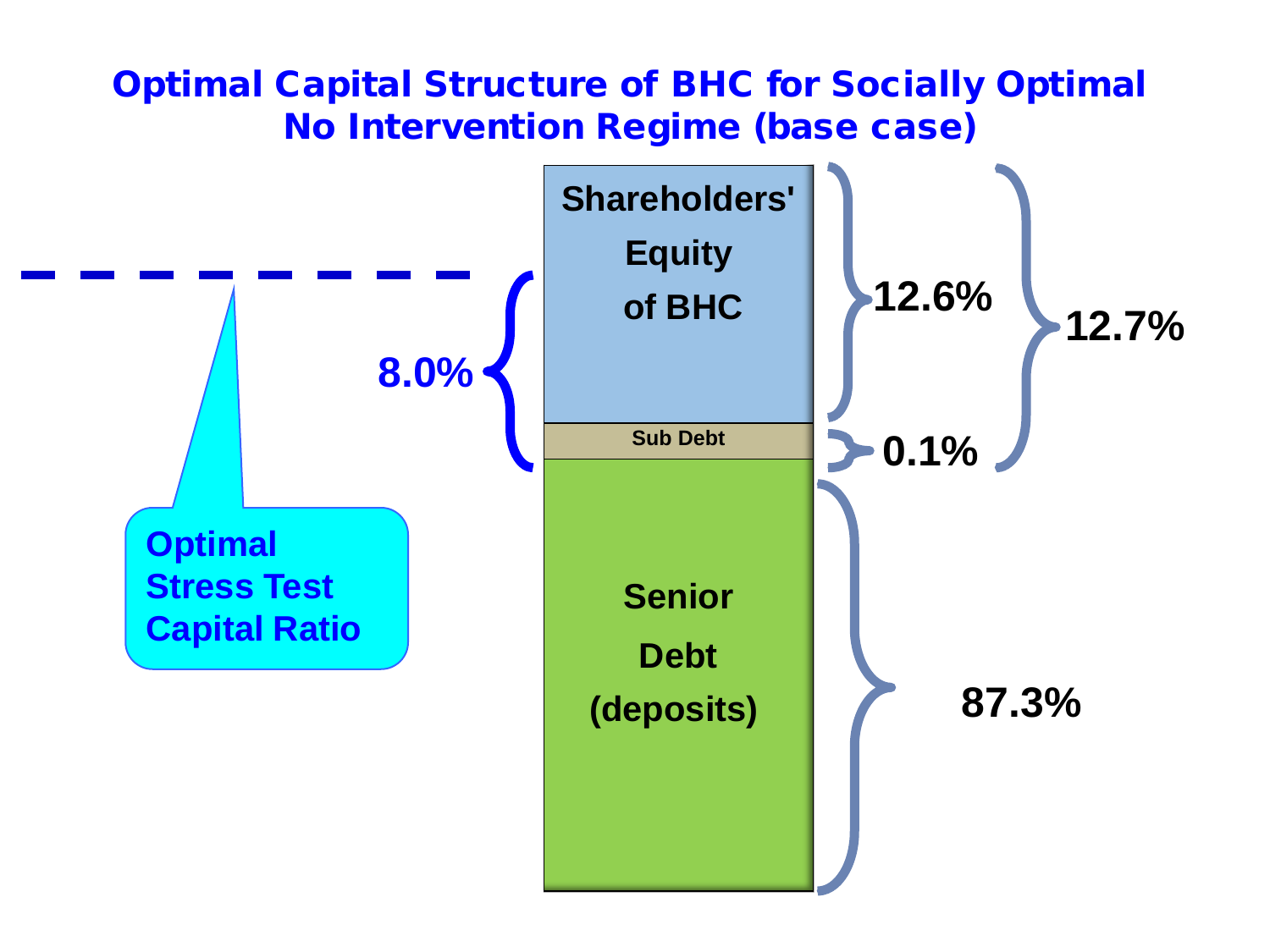# Main Findings of Model (1)

- $\Box$  Bail-ins provide superior capital incentives for financial institutions.
	- Only the optimally-designed bail-in regime generates incentives for BHCs to recapitalize preemptively during financial distress to avoid having their equity shares wiped out in a bail-in.
	- Optimal bail-ins also result in higher initial capital ratios than optimal bailouts, in part because optimal bail-ins are triggered at higher capital ratios.
	- These two model implications are tested and corroborated in our empirical analysis.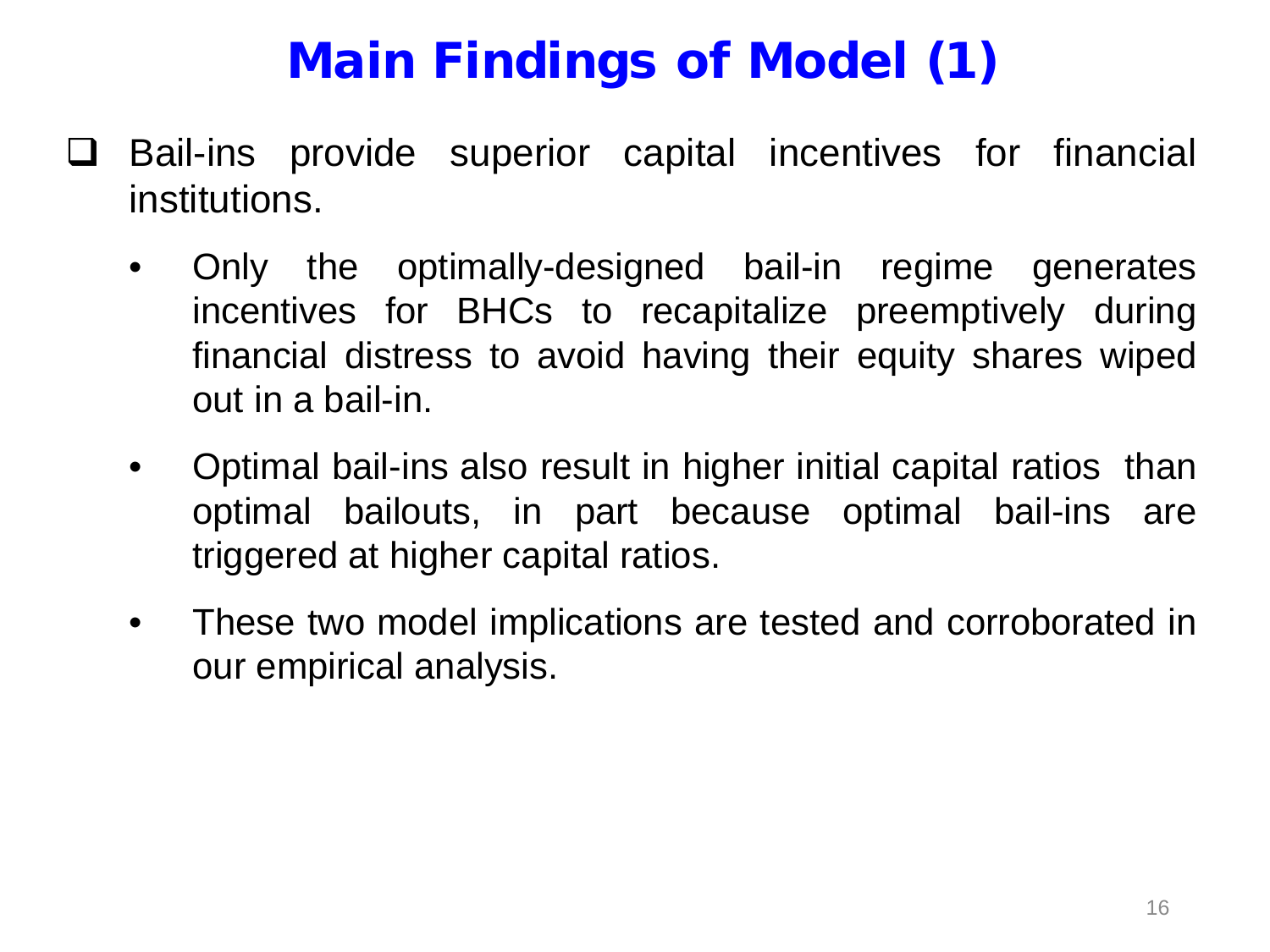### Main Findings of Model (2)

- $\Box$  Optimally-designed bailouts and bail-ins clearly dominate the no-regulatory-intervention regime, which includes only a stress test.
	- The no-regulatory-intervention regime makes both the BHC shareholders and the rest of the society worse off.
	- Suggests that the more intrusive regulatory tools like bailouts and bail-ins are more effective than stress tests alone.
- $\Box$  We also find that bailouts and bail-ins result in roughly similar social welfare values.
	- However, optimal bailouts do relatively well in the model because they are optimally designed with prompt regulatory actions and involve no subsidies, and the simple social welfare function does not include all social costs of bailouts.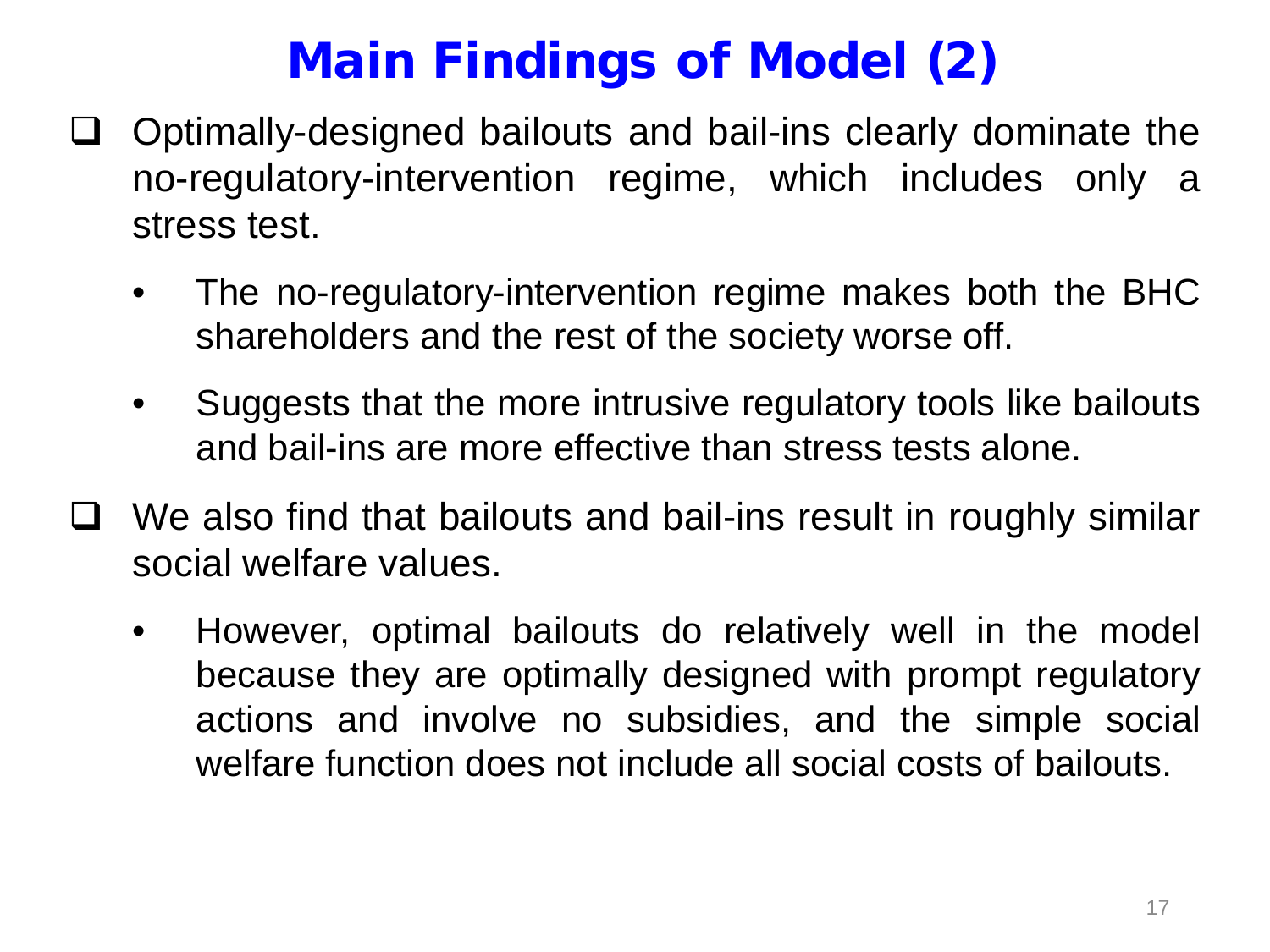### Main Findings of Model (3)

- When the simple social welfare function is altered and the regulator re-optimizes to take into account other reasonable bailout costs of:
	- Using and risking public taxpayers' funds to bail out privatesector BHCs, and/or
	- Transaction costs of raising and distributing these funds,
- Optimal bail-ins produce higher social welfare values than optimal bailouts.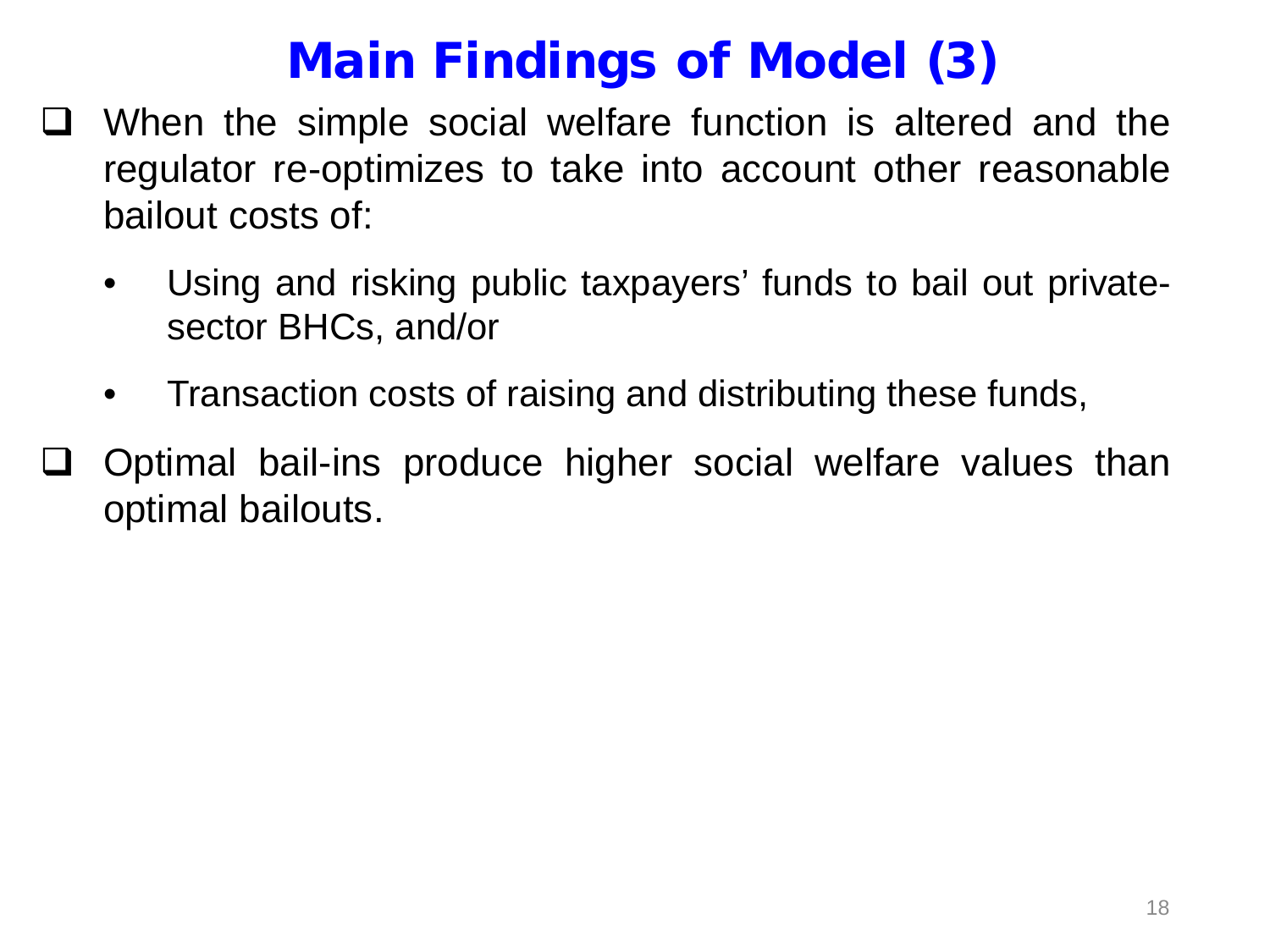#### Empirical Tests of the Dynamic Model

- We study the effects of switching from *expectations* of bailouts pre-crisis to *expectations* of bail-ins post crisis.
- $\square$  The dynamic model predicts higher initial capital and subsequent capital adjustments in the bail-in regime relative to the bailout regime.
- $\Box$  Thus, we test for higher capital ratios and faster speeds of adjustment resulting from the change in regime.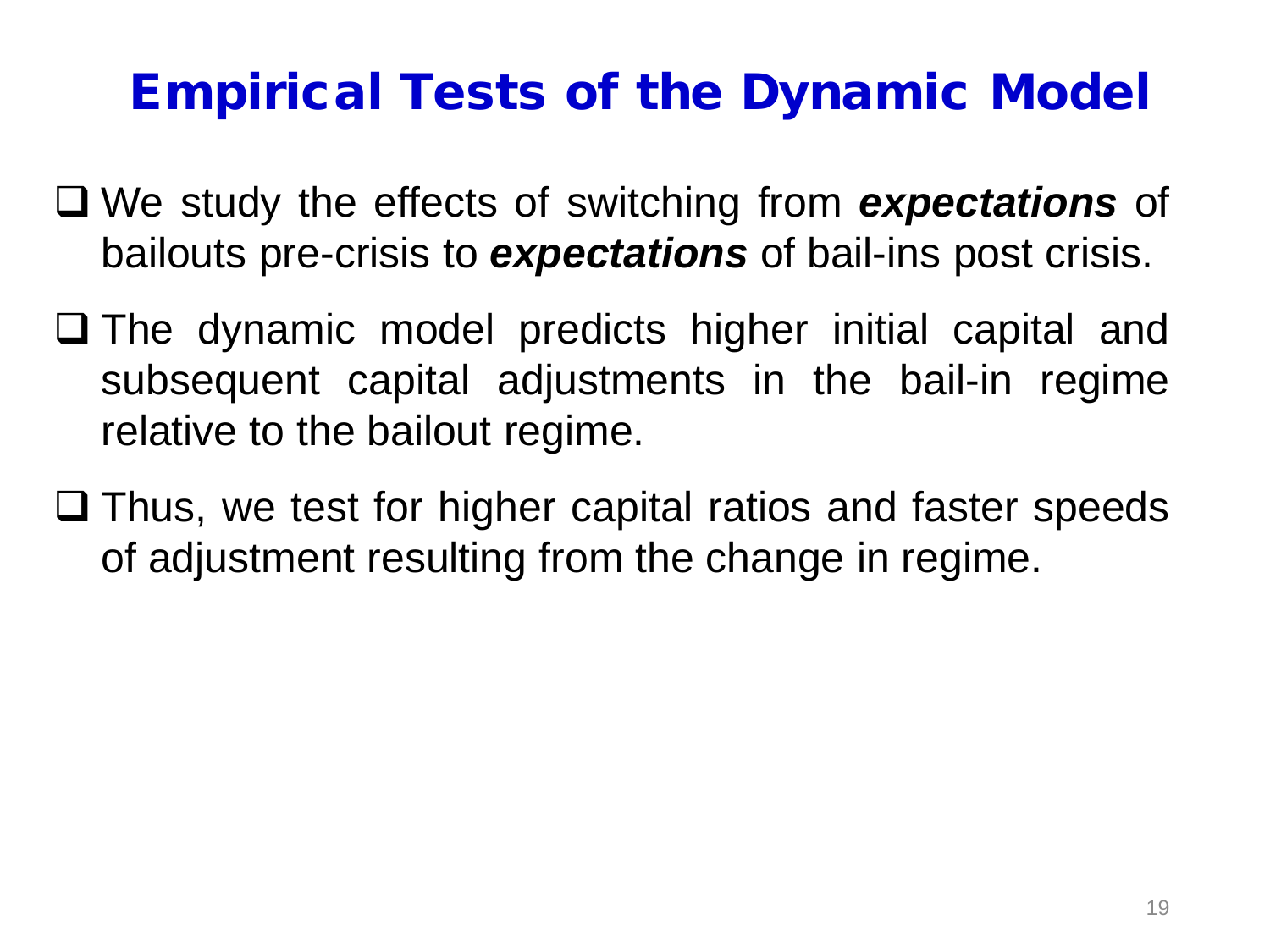#### Timeline for Bailout and Bail-in Periods

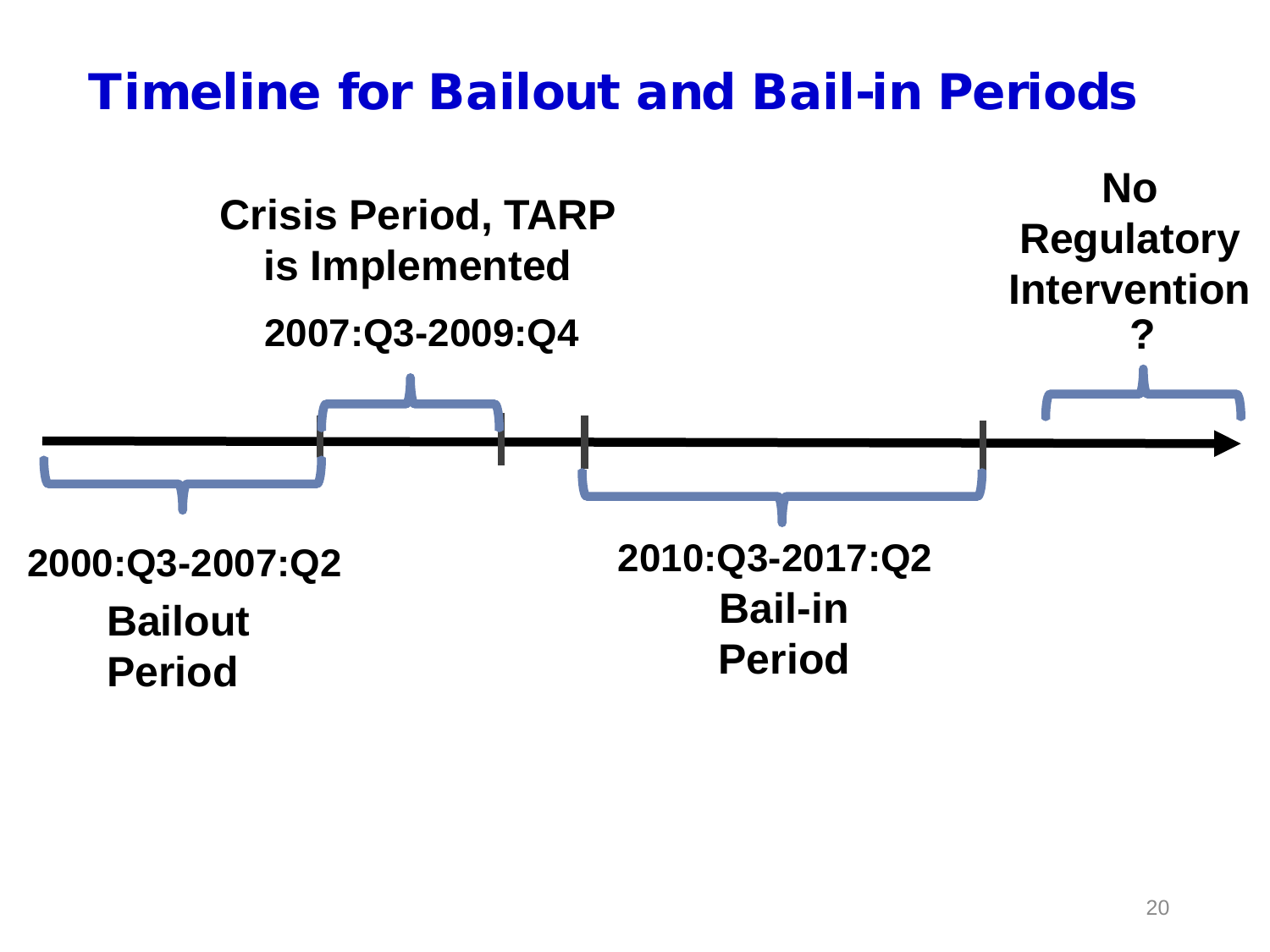#### Data for Empirical Tests

- □ Data for the top 50 publicly traded U.S. BHCs for the bailout (2000:Q3-2007:Q2) and bail-in (2010:Q3-2017:Q2) periods.
- $\Box$  The 8 very large, complex U.S. banking organizations designated as Globally Systemic Important Banks (G-SIBs) is the treatment group.
	- G-SIBs are the most likely to be subject to bailouts and bail-ins.
		- o All received TARP bailouts and all but one were in the initial involuntary participant group for TARP.
		- o Since OLA, the rating agencies have removed most of the support or "uplift" from government guarantees from the G-SIB's credit ratings, sometimes citing OLA as the reason.
- $\Box$  Remaining 42 large BHCs are the control group.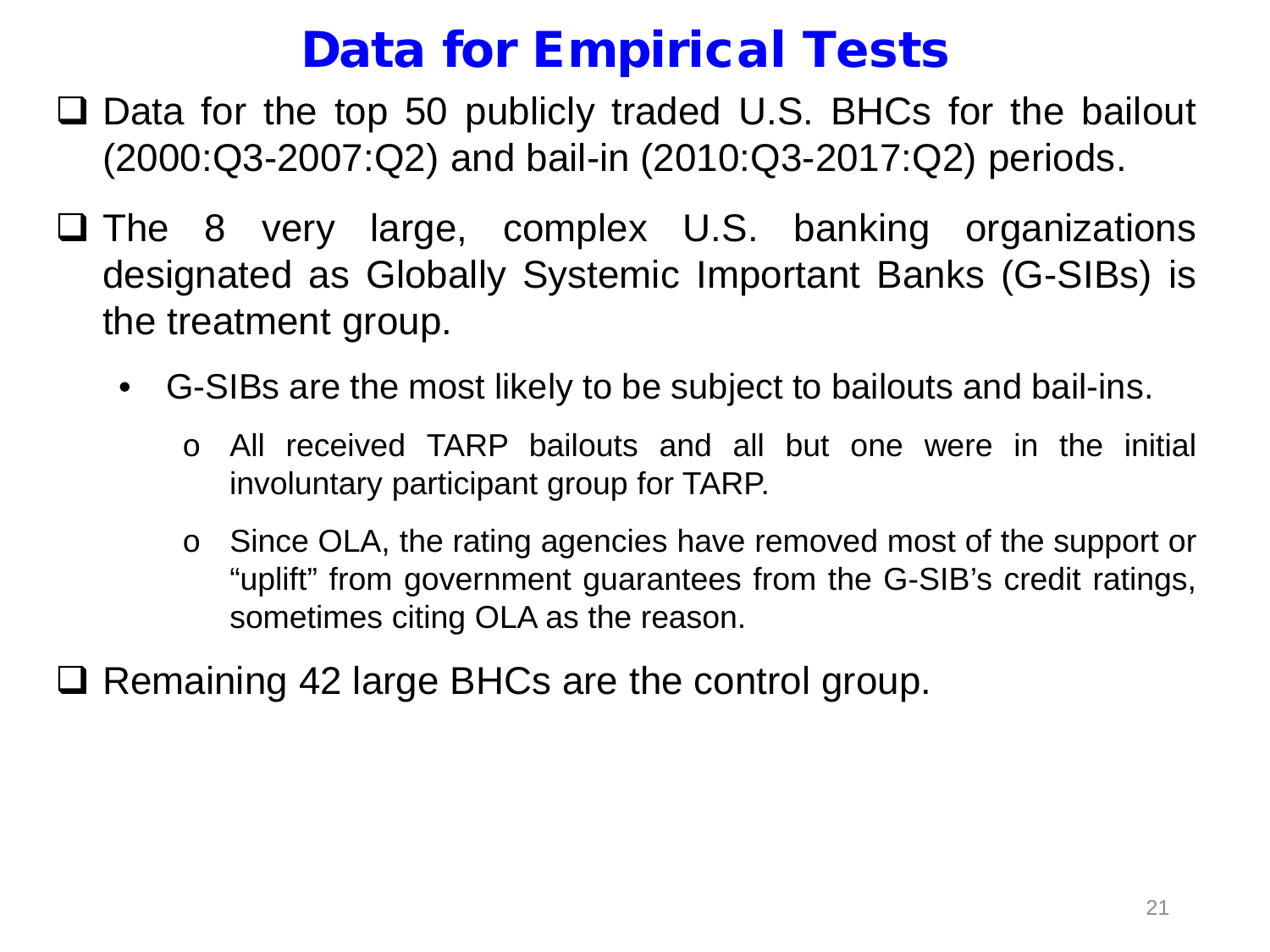# Capital Ratios

 Three capital ratio variables, all of which regulators scrutinize for compliance with capital standards:

- CAPLEV is Tier 1 capital divided by total unweighted assets.
- CAPTIER1 is Tier 1 capital divided by risk-weighted assets.
- CAPTOTAL is Tier 1 plus Tier 2 capital divided by riskweighted assets.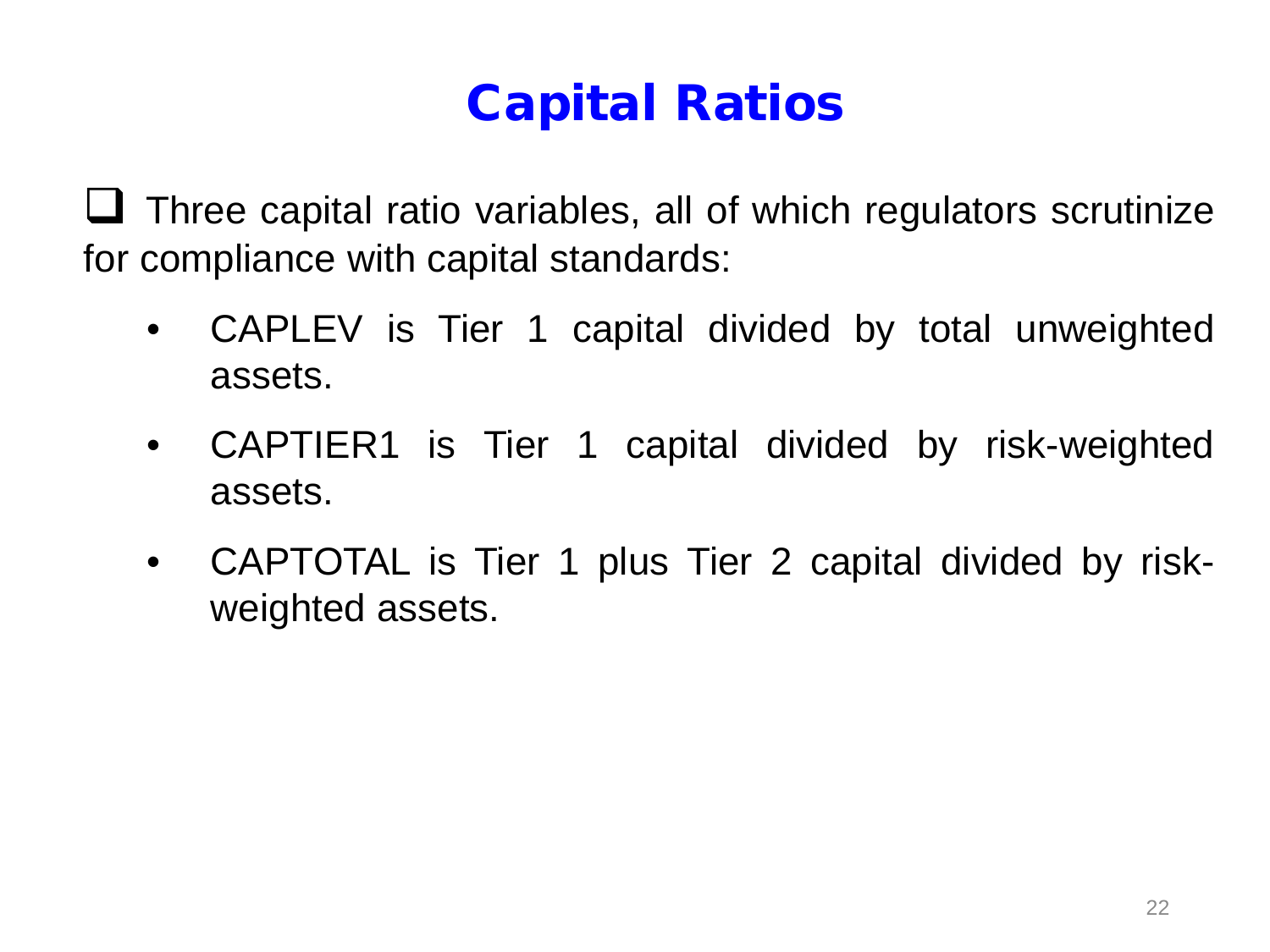## Regression Models

□ Difference-in-difference (DID) models to test model predictions that in response to the change from bailout regime to bail-in regime, G-SIBs would increase capital ratios more than other BHCs.

**BANK CAPITAL**<sub>b,t</sub> =  $\beta_1$ BAIL-IN PERIOD<sub>t</sub> × TREATED\_ BHC<sub>b</sub>

**+**  $\beta_2 X_{b,t-1}$  **+**  $\beta_3$  TIME<sub>t</sub> **+**  $\beta_4$  BHC<sub>b</sub> **+** ε<sub> b,t</sub>

- TREATED\_BHC = 1 for G-SIBs, 0 for other BHCs.
- BAIL-IN PERIOD = 1 during  $2010:Q3-2017:Q2$ .
- BAIL-IN PERIOD x TREATED\_BHC captures the effect of the treatment (bail-in regime) on the treated BHCs (GSIBs).
	- o **β<sup>1</sup>** > 0 would corroborate the model prediction that bail-ins generate higher capital ratios.
- X is a vector of BHC characteristics, while TIME and BHC represent time and BHC fixed effects. The state of the state of  $^{23}$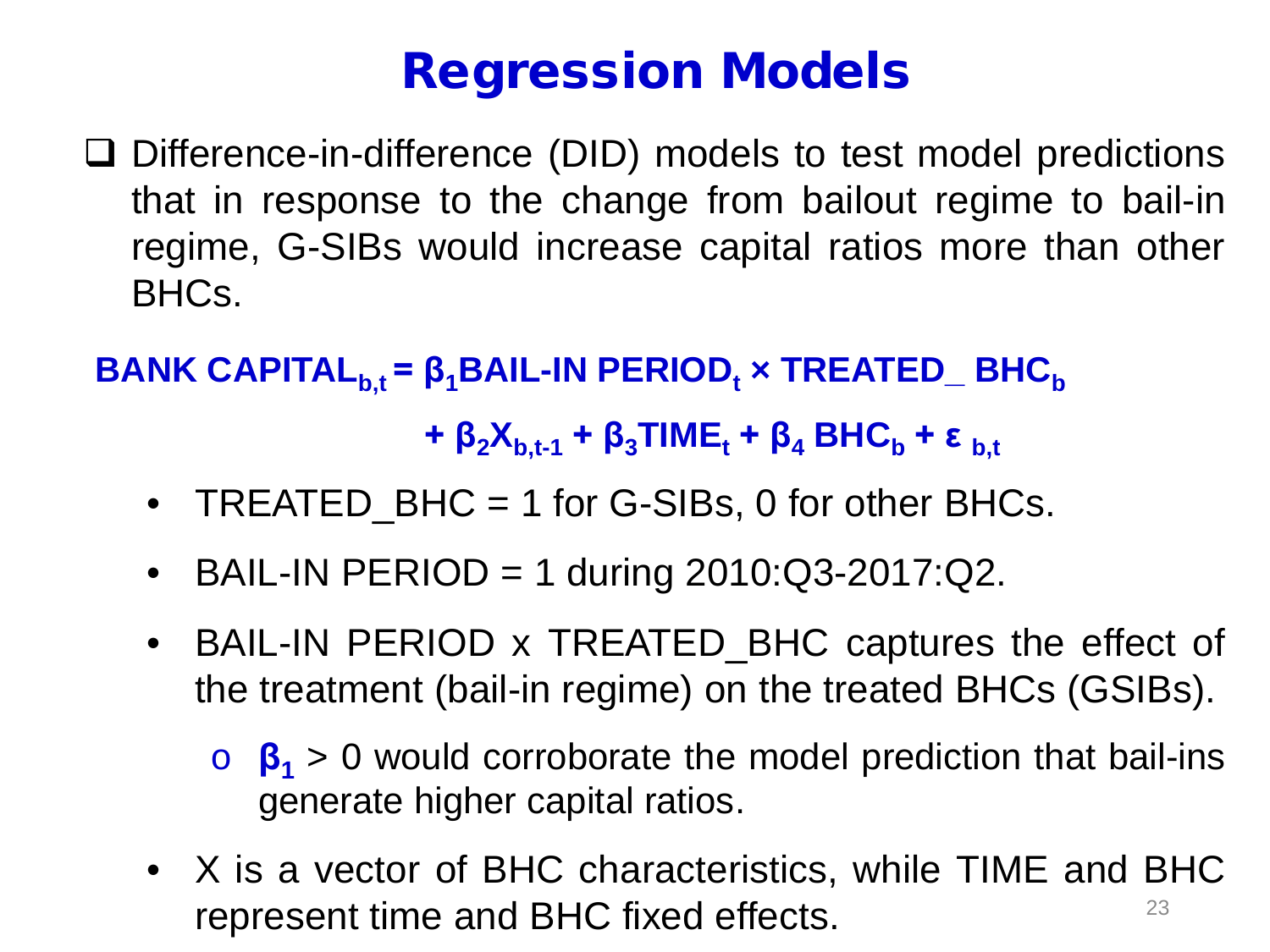# Regression Results

| <b>Difference-in-Difference (DID) Analysis</b> |               |                 |                 |  |  |  |  |  |
|------------------------------------------------|---------------|-----------------|-----------------|--|--|--|--|--|
|                                                | (1)           | (2)             | (3)             |  |  |  |  |  |
| <b>VARIABLES</b>                               | <b>CAPLEV</b> | <b>CAPTIER1</b> | <b>CAPTOTAL</b> |  |  |  |  |  |
|                                                |               |                 |                 |  |  |  |  |  |
|                                                | $0.010***$    | $0.023***$      | $0.027***$      |  |  |  |  |  |
| <b>BAIL-IN PERIOD x G-SIB</b>                  | (6.79)        | (11.37)         | (13.10)         |  |  |  |  |  |
|                                                |               |                 |                 |  |  |  |  |  |
| <b>ROA</b>                                     | $0.052**$     | $0.087**$       | $0.093**$       |  |  |  |  |  |
|                                                | (2.070)       | (2.472)         | (2.569)         |  |  |  |  |  |
| <b>STDEVROA</b>                                | $0.176***$    | $0.351***$      | $0.420***$      |  |  |  |  |  |
|                                                | (6.081)       | (8.754)         | (10.178)        |  |  |  |  |  |
| <b>MKTBOOK</b>                                 | $0.025***$    | $0.029***$      | 0.003           |  |  |  |  |  |
|                                                | (6.210)       | (5.019)         | (0.437)         |  |  |  |  |  |
| <b>LNASSETS</b>                                | $-0.010***$   | $-0.012***$     | $-0.013***$     |  |  |  |  |  |
|                                                | $(-9.447)$    | $(-8.474)$      | $(-9.094)$      |  |  |  |  |  |
| <b>RETAILDEPOSITS</b>                          | $-0.007***$   | $-0.006*$       | $-0.007*$       |  |  |  |  |  |
|                                                | $(-2.636)$    | $(-1.646)$      | $(-1.725)$      |  |  |  |  |  |
| <b>BUSINESSLOAN</b>                            | $0.016***$    | $-0.028***$     | $-0.015***$     |  |  |  |  |  |
|                                                | (4.067)       | $(-5.077)$      | $(-2.589)$      |  |  |  |  |  |
| <b>LIQUIDITY</b>                               | $0.041***$    | $0.069***$      | $0.044***$      |  |  |  |  |  |
|                                                | (5.371)       | (6.495)         | (4.011)         |  |  |  |  |  |
| <b>CDLOANS</b>                                 | $-0.031***$   | 0.011           | $0.033***$      |  |  |  |  |  |
|                                                | $(-3.700)$    | (0.928)         | (2.789)         |  |  |  |  |  |
| <b>Other Controls</b>                          | <b>YES</b>    | <b>YES</b>      | <b>YES</b>      |  |  |  |  |  |
| TIME FE & BHC FE                               | <b>YES</b>    | <b>YES</b>      | <b>YES</b>      |  |  |  |  |  |
| <b>No. Observations</b>                        | 2,796         | 2,796           | $2,796_4$       |  |  |  |  |  |
| <b>R-squared</b>                               | 0.928         | 0.917           | 0.899           |  |  |  |  |  |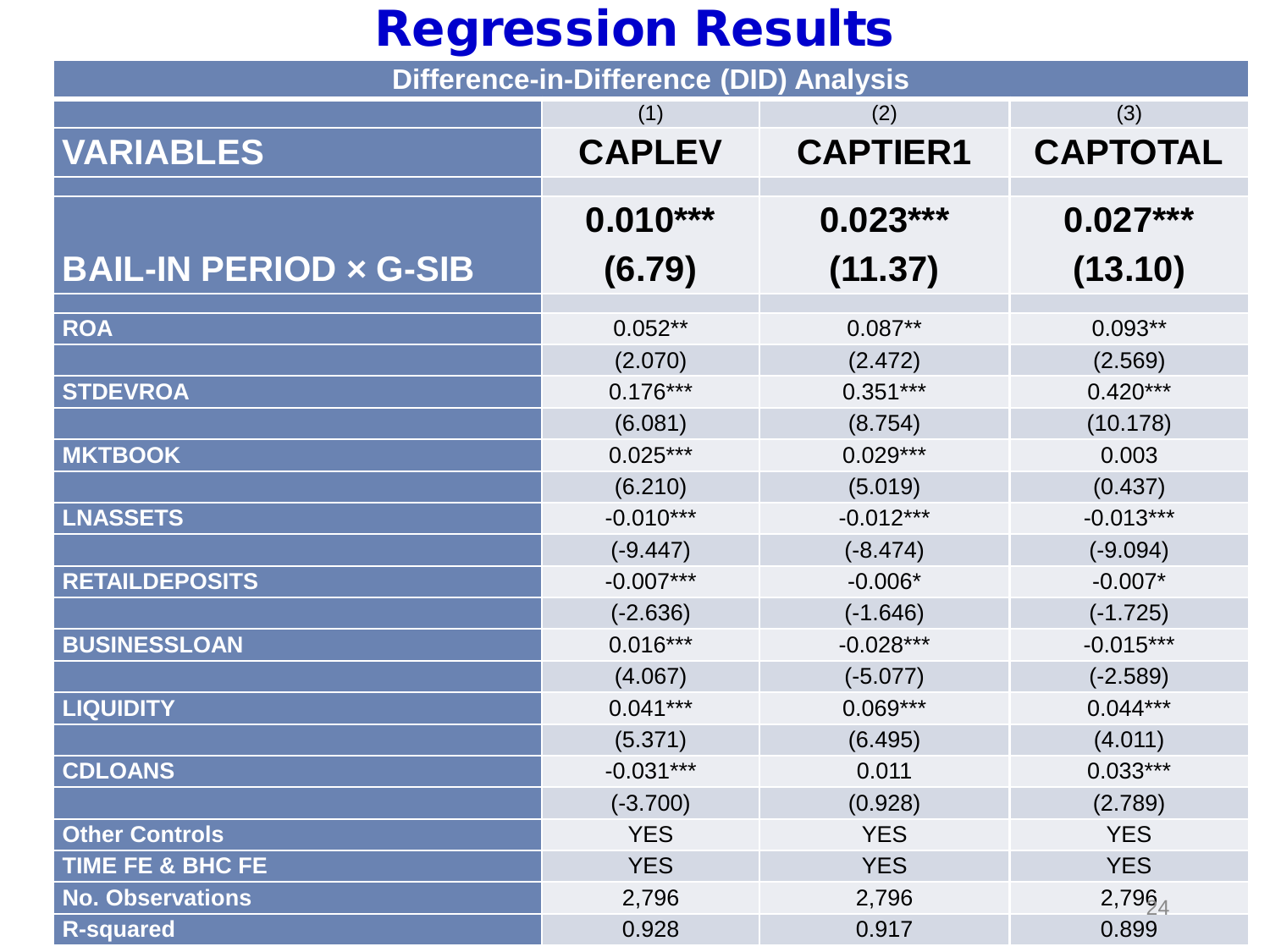# Partial Adjustment Analysis

- $\square$  The dynamic model also predicts that the bail-in regime provides incentives for treated BHCs to rebuild capital prior to financial distress, whereas the bailout regime does not.
	- We operationalize this model prediction by testing whether banks recapitalize faster to their targets in the bail-in period than the bailout period using a partial adjustment model.
	- In the interest of brevity, we skip the setup of the partial adjustment model and go right to the empirical results and show only the CAPLEV results.
		- o **λ** is the speed of adjustment toward target capital.
		- o **λ** increasing more for G-SIBs than for the control group from the bailout period to the bail-in period would corroborate the model prediction.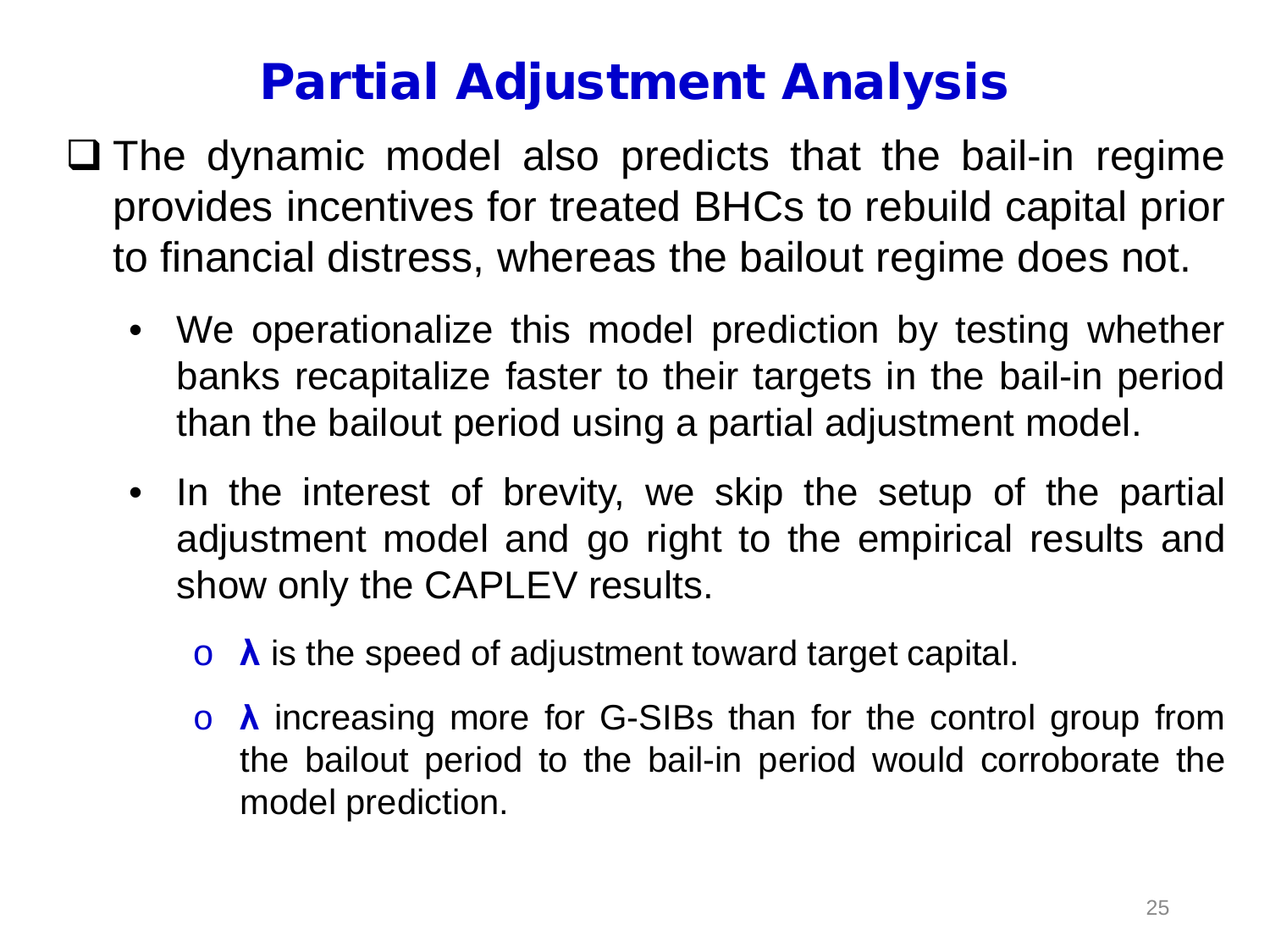#### Partial Adjustment Analysis

|                                             | <b>BAILOUT PERIOD</b><br>$(2000:Q3-2007:Q2)$ |               | <b>BAIL-IN PERIOD</b><br>$(2010:Q3-2017:Q2)$ |               | <b>Differences</b><br><u>in</u><br><b>Regression</b><br><b>Coefficients</b> |            |
|---------------------------------------------|----------------------------------------------|---------------|----------------------------------------------|---------------|-----------------------------------------------------------------------------|------------|
|                                             | (1)                                          | (2)           |                                              | (3)           | (4)                                                                         |            |
| <b>VARIABLES</b>                            | <b>CAPLEV</b>                                | <b>CAPLEV</b> |                                              | <b>CAPLEV</b> | <b>CAPLEV</b>                                                               |            |
| $\boldsymbol{\lambda}$                      | 0.886***                                     |               |                                              | $0.808***$    |                                                                             |            |
|                                             | (14.14)                                      |               |                                              | (23.52)       |                                                                             |            |
| $\lambda_1 \times G$ -SIB                   |                                              | $0.388***$    |                                              |               | $0.926***$                                                                  | $0.538***$ |
|                                             |                                              | (2.882)       |                                              |               | (29.754)                                                                    | (3.884)    |
| $\overline{\lambda}_2$ x nonG-SIB           |                                              | $0.904***$    |                                              |               | $0.811***$                                                                  | $-0.093$   |
|                                             |                                              | (14.5)        |                                              |               | (23.98)                                                                     | $(-1.315)$ |
| Other BHC Controls                          | <b>YES</b>                                   | <b>YES</b>    |                                              | <b>YES</b>    | <b>YES</b>                                                                  |            |
| <b>G-SIB x Other BHC</b><br><b>Controls</b> | <b>YES</b>                                   | <b>YES</b>    |                                              | <b>YES</b>    | <b>YES</b>                                                                  |            |
| No. Obs.                                    | 1,400                                        | 1,400         |                                              | 1,400         | 1,400                                                                       | 26         |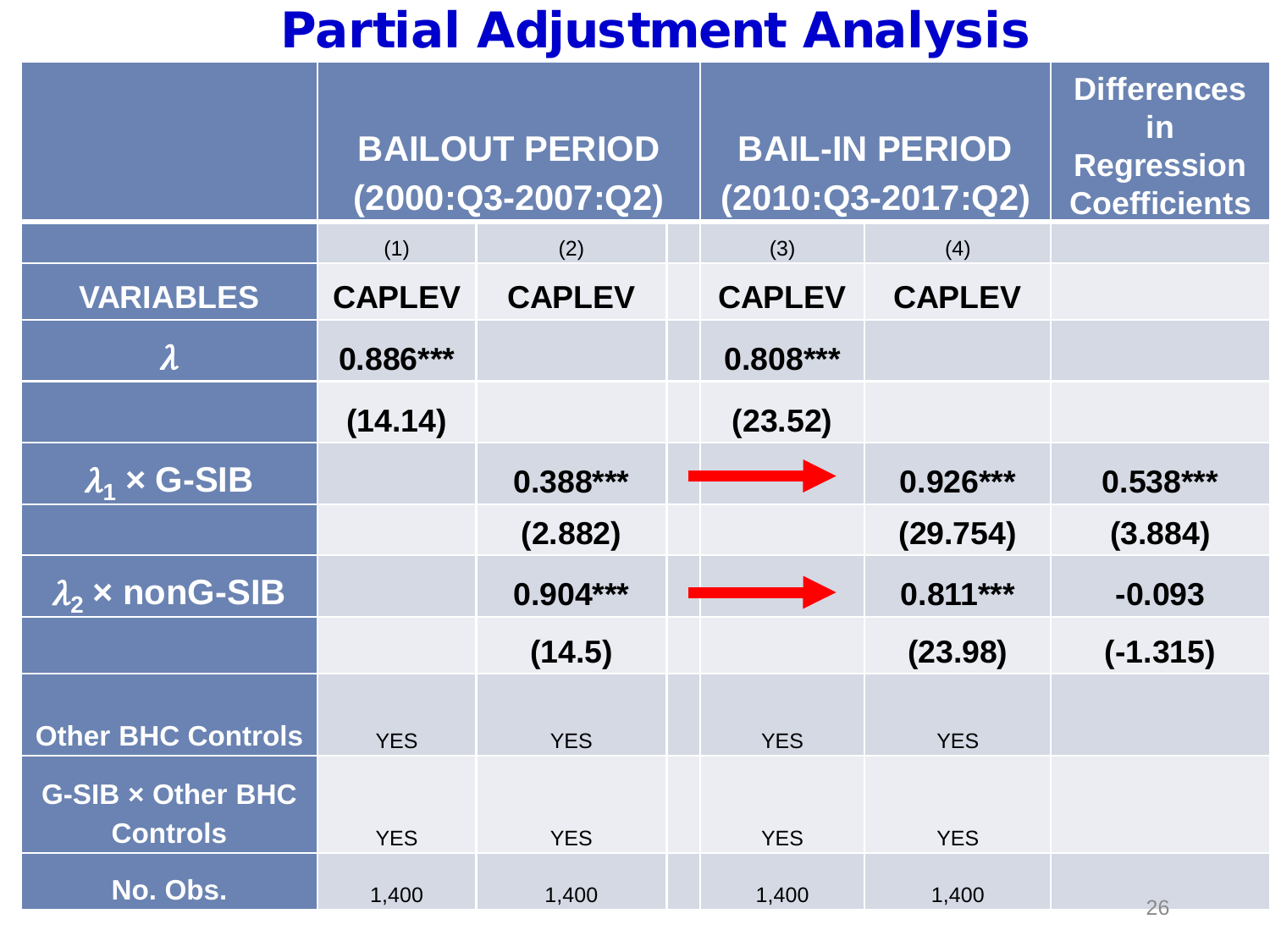#### Caveat to the Empirical Analyses

- We acknowledge that the capital levels of G-SIBs post crisis may also partially reflect G-SIB capital surcharges, stress tests, and other policies in addition to the effects of OLA.
	- □ However, our capital level results also hold when we use alternative broader treatment groups – BHCs subject to the initial SCAP stress tests and those designated as SIFIs.
- $\Box$  In contrast, our very strong capital adjustment results are less likely to be significantly affected by these other policies that are based on capital levels, rather than adjustment speeds.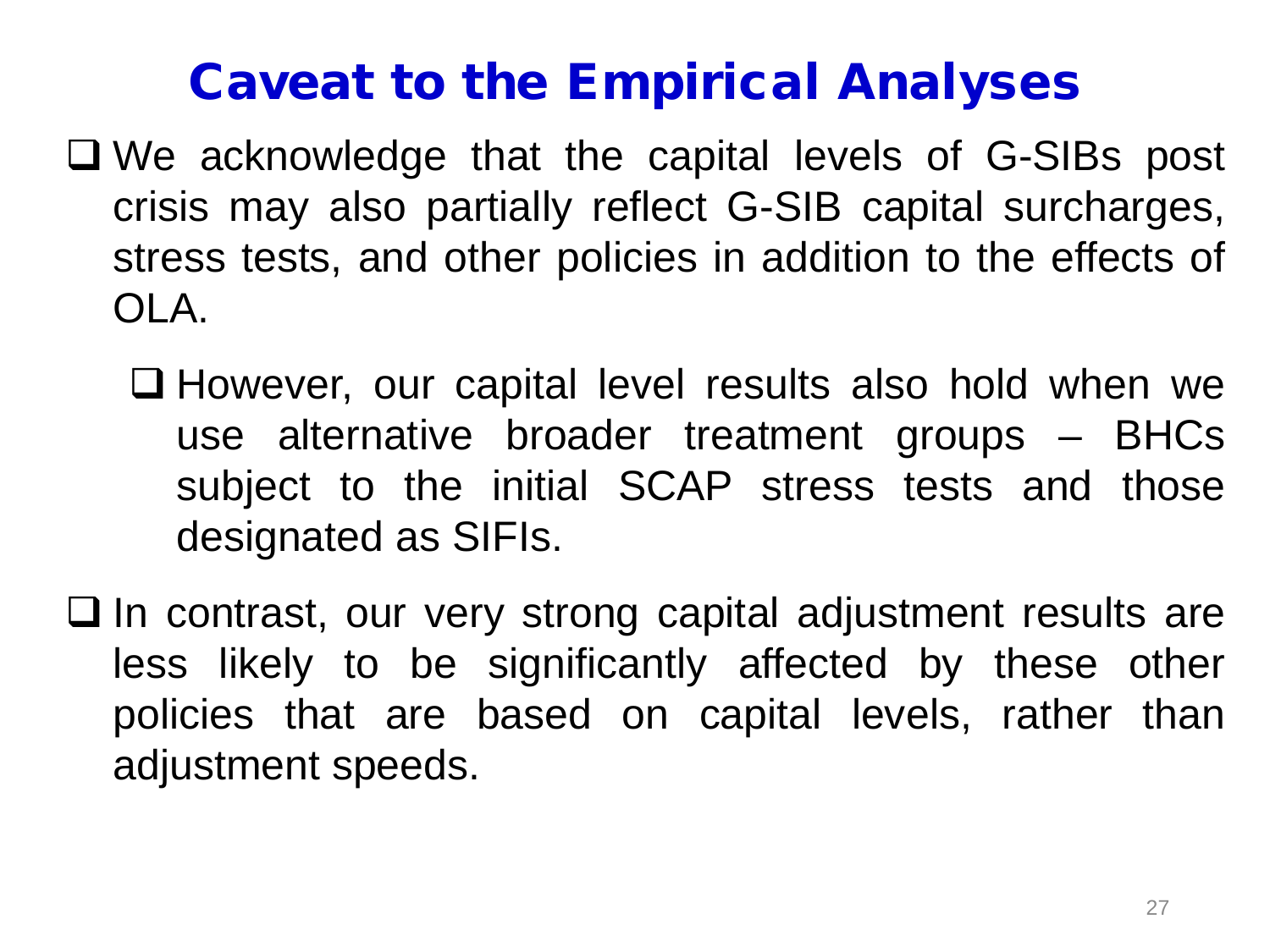#### **Conclusions**

We present a dynamic model of socially optimal designs of three regulatory regimes for handling potential failure of large U.S. BHCs.

Results suggest three main conclusions:

- Bail-ins provide the best capital incentives for BHCs.
- The no-regulatory-intervention regime is dominated by optimal bailouts and bail-ins that have roughly similar social values.
- When taxpayer and transactions costs of bailouts are included in the social welfare function, bail-ins produce higher social values than bailouts.
- The empirical tests corroborate the key model predictions.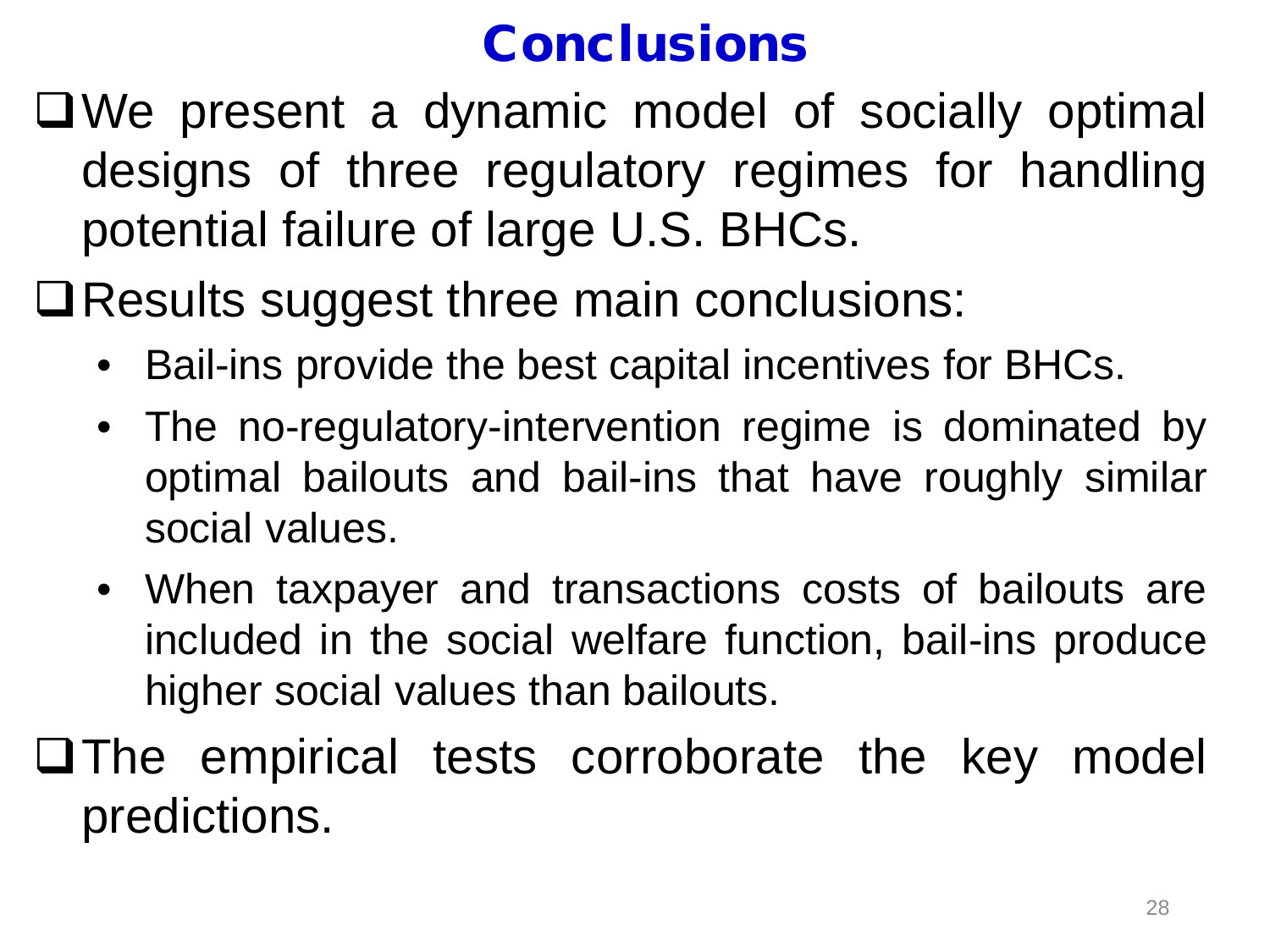## Policy Implications

 $\Box$  Our results have clear policy implications.

- The no-regulatory-intervention regime is suboptimal.
- Optimal resolution design requires a delicate balance in terms of the "aggressiveness" of the regulator.
	- For example, bail-ins should be aggressive enough to induce socially prudent behavior without significantly constraining banks' abilities to operate efficiently.
- "One size fits all" resolution design is suboptimal.
	- Bailout, bail-in, and stress test triggers are best if tailored to individual institutions.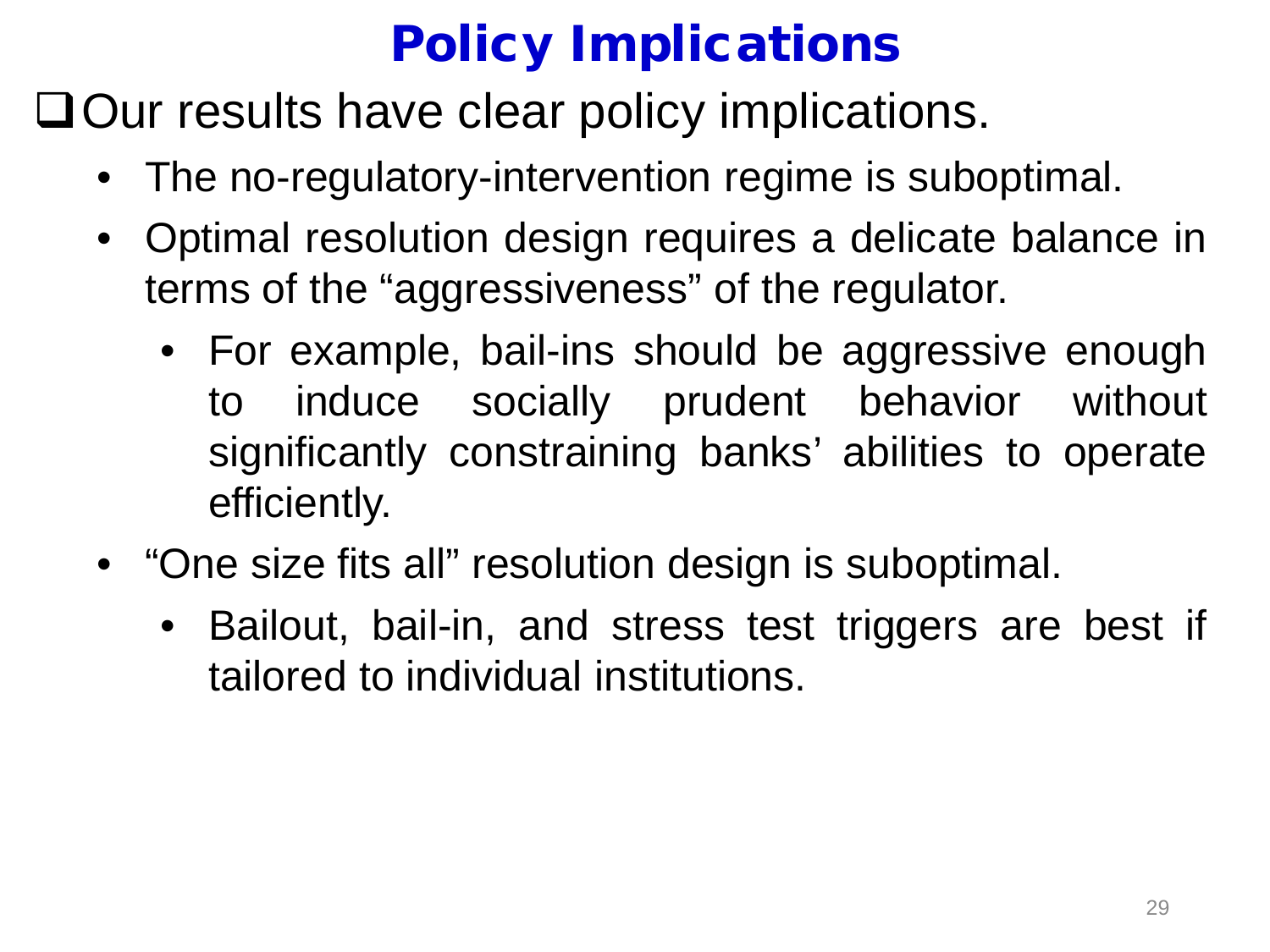## Going Beyond the Model

- $\Box$  Other factors outside the model may also matter for the comparison of bailouts, bail-ins, and no regulatory intervention.
- $\Box$  Actual bailouts may perform significantly worse than in the dynamic model.
	- Optimal bailouts involve no subsidies or "free money" for BHCs, as regulators intervene in a timely fashion and dilute the claims of shareholders.
	- In reality, regulators likely step in later than is optimal and provide government subsidies to BHCs in bailouts, rewarding BHCs that are too big to fail.